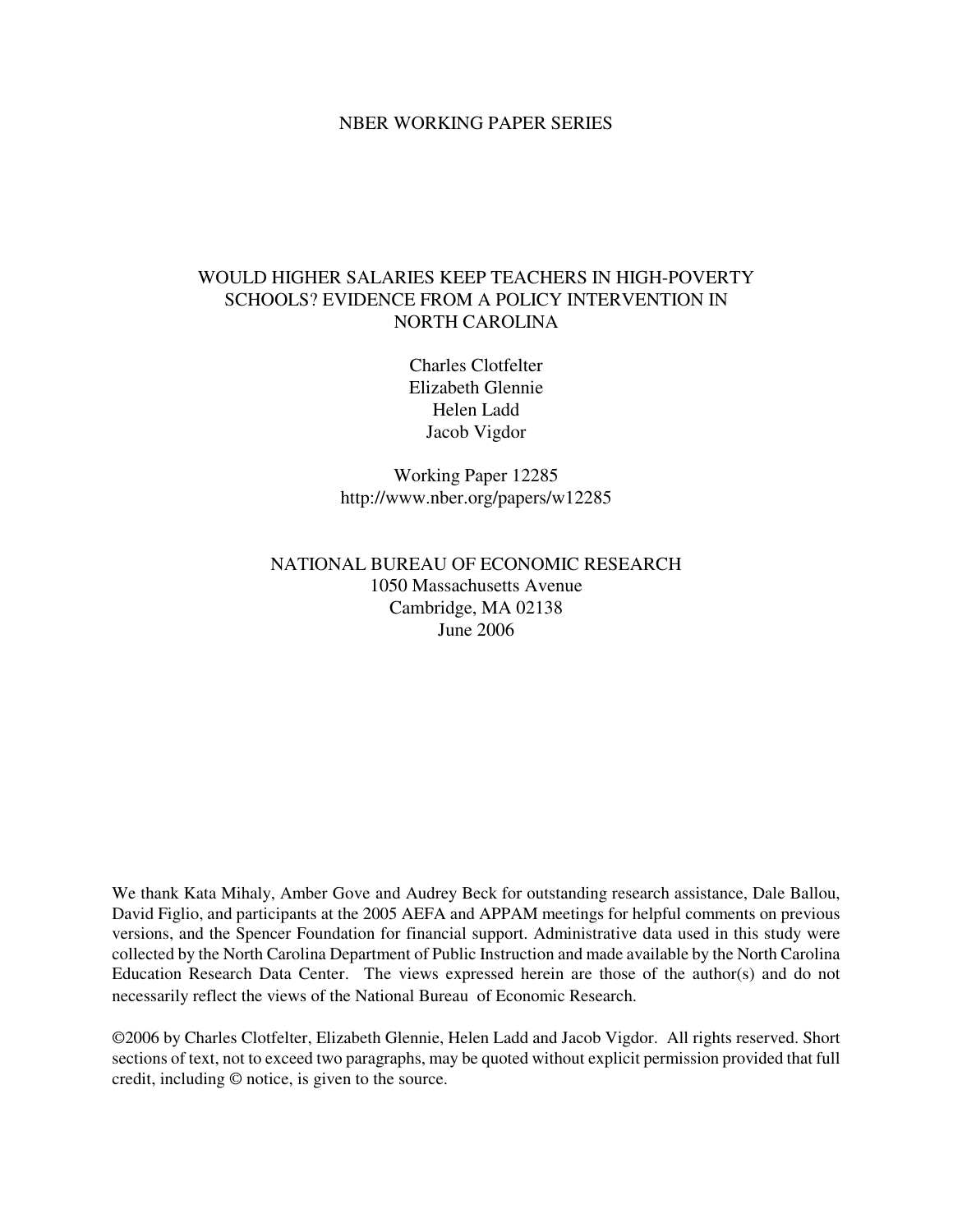Would Higher Salaries Keep Teachers in High-Poverty Schools? Evidence from a Policy Intervention in North Carolina Charles Clotfelter, Elizabeth Glennie, Helen Ladd and Jacob Vigdor NBER Working Paper No. 12285 June 2006 JEL No. I2, J33, J45

## **ABSTRACT**

For a three-year time period beginning in 2001, North Carolina awarded an annual bonus of \$1,800 to certified math, science and special education teachers working in high poverty or academically failing public secondary schools. Using longitudinal data on teachers, we estimate hazard models that identify the impact of this differential pay by comparing turnover patterns before and after the program's implementation, across eligible and ineligible categories of teachers, and across eligible and barely-ineligible schools. Results suggest that this bonus payment was sufficient to reduce mean turnover rates of the targeted teachers by 12%. Experienced teachers exhibited the strongest response to the program. Finally, the effect of the program may have been at least partly undermined by the state's failure to fully educate teachers regarding the eligibility criteria. Our estimates most likely underpredict the potential outcome of a program of permanent salary differentials operating under complete information.

Charles T. Clotfelter 214A Terry Sanford Institute Duke University Box 90245 Durham, NC 27708 and NBER charles.clotfelter@duke.edu

Elizabeth Glennie North Carolina Education Research Data **Center** Duke University Box 90545 Durham, NC 27708-0545 eglennie@duke.edu

Helen F. Ladd 214A Terry Sanford Institute Duke University Box 90245 Durham, NC 27708 helen.ladd@duke.edu

Jacob L. Vigdor Terry Sanford Institute of Public Policy Duke University Box 90312 Durham, NC 27708 and NBER jacob.vigdor@duke.edu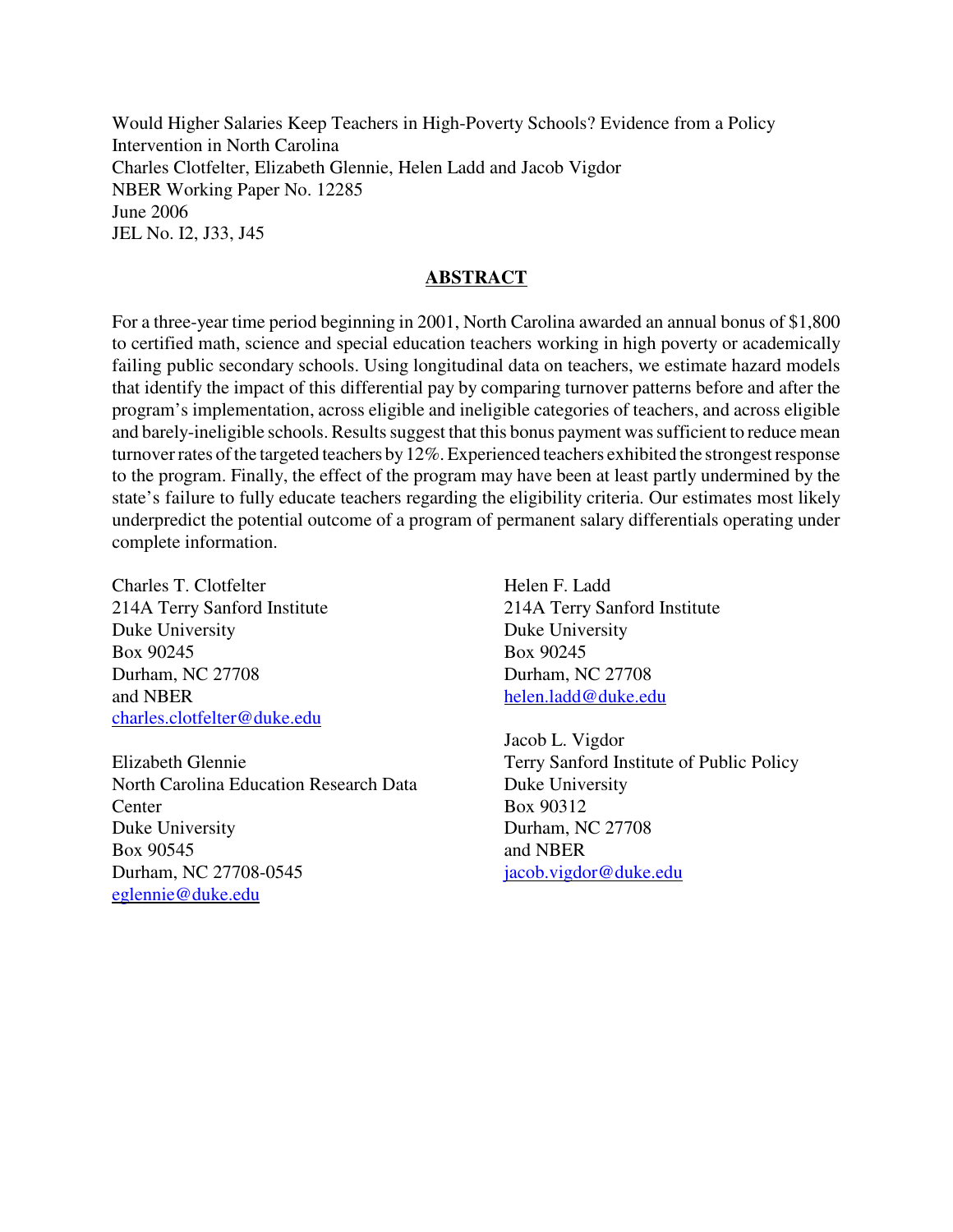The twin topics of teacher quality and teacher compensation have garnered considerable attention from researchers and policy-makers in recent years. This attention has been motivated in part by the desire to increase the quality of individuals who select into the teaching profession, and to prevent attrition from culling the most qualified individuals from the ranks of teachers (Corcoran, Evans and Schwab 2004; Hoxby and Leigh 2004). A second motivation has been concern about the uneven distribution of effective teachers across schools. Numerous studies have documented the tendency for the most qualified teachers to gravitate toward schools that serve relatively well-off children, even though salaries are often no higher in such schools (Lankford, Loeb and Wyckoff 2002; Scafidi, Sjoquist and Stinebrickner 2002; Hanushek, Kain and Rivkin 2004; Reed, Rueben and Barbour 2006). As states and local districts feel increasing pressure to comply with the No Child Left Behind Act's mandate that each classroom contain a "highly qualified" teacher, evidence on policy interventions that successfully recruit outstanding candidates and distribute them equitably becomes more and more valuable.

One obvious policy tool to deal with the quality and distribution of teachers would be to increase teachers' monetary compensation, perhaps in a targeted way. As straightforward as that suggestion might seem, however, a large and growing body of evidence suggests that the power of higher salaries to attract better teachers to the profession is limited (Hanushek, Kain and Rivkin, 1999; Loeb and Page 2000), and that offering teachers pay differentials to take jobs in low-performing schools is not a cost-effective means of improving test scores, particularly when the pay differential consists of a one-time signing bonus rather than a permanent salary increase (Fowler, 2003). Signing bonuses, absent other contractual provisions, may influence the attraction of teachers to schools but offer no incentive for teachers to stay once they have arrived.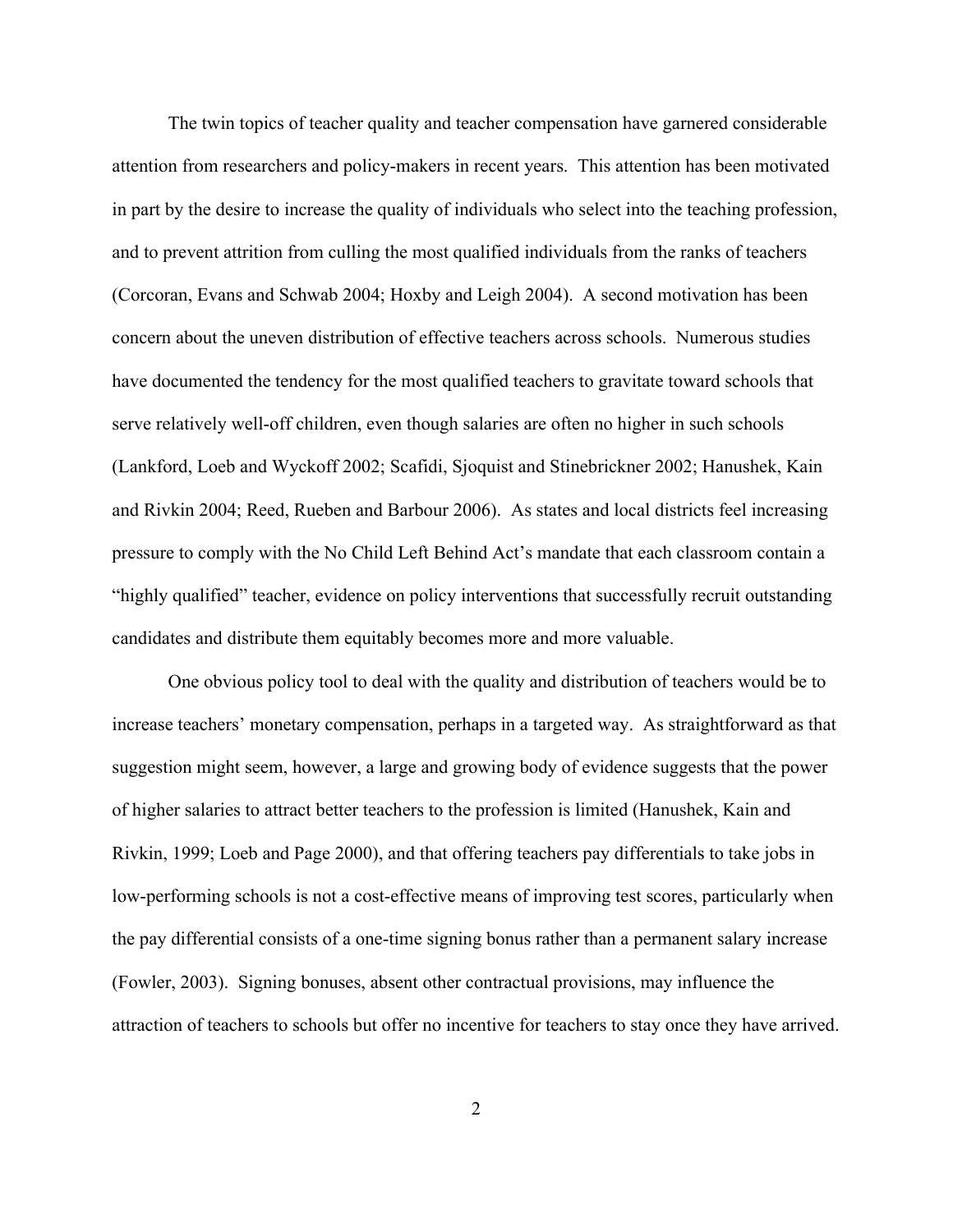Whether it is because of this evidence, the opposition of teacher unions, or just the sheer expense, states and districts have shown little interest in *ongoing* financial bonuses or other forms of salary differentials designed to attract and keep qualified teachers in low-performing schools. This choice is somewhat surprising given the current policy interest in market-based reforms in education; these reforms usually involve the expansion of parental choice of schools and competition among schools. Yet the use of market incentives -- in the form of higher salaries or bonuses for teaching in underperforming schools -- could, in theory, generate large benefits to disadvantaged students. To be sure, the benefits of higher quality teachers come with the obvious costs of paying more money for teaching services, and the question of whether the benefits exceed the costs is inherently an empirical one. Moreover, the benefits of higher teaching quality are contingent on administrators' being able to pick the higher quality applicants from the enlarged pool, an ability that has been questioned by recent research (Ballou and Podgursky 1995).

To gain insight into these questions, this paper focuses on a program implemented in North Carolina from 2001/02 until 2003/04, which awarded annual bonuses of up to \$1,800 to certified teachers of math, science and special education in middle and high schools serving lowincome or low-performing students (henceforth, either the North Carolina Bonus Program or, simply, the bonus program). The goal of the program was to make it easier for such schools to attract and retain qualified teachers in these fields, by funding a permanent within-district salary differential. [1](#page-3-0) We provide a broad overview of the program and discuss results of surveys administered to eligible teachers and their superiors in Clotfelter et al. (2006).

<span id="page-3-0"></span><sup>&</sup>lt;sup>1</sup> While the Bonus Program was intended to provide a permanent salary differential to teachers of eligible subjects in targeted schools, in practice the program was canceled after its third year of implementation.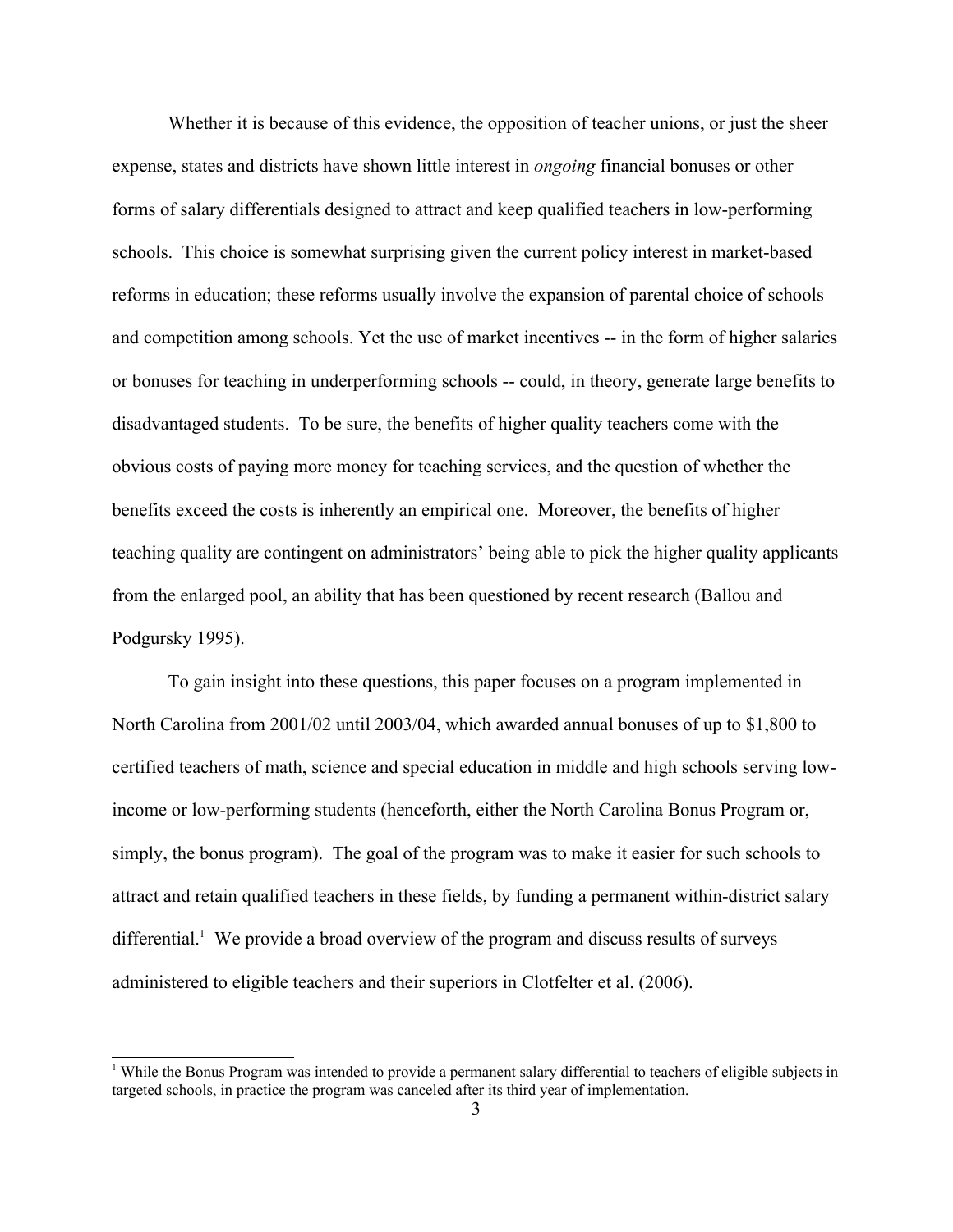Our analysis in this paper uses longitudinal data on North Carolina public schoolteachers to estimate discrete-time hazard models predicting teachers' decisions to end a spell of employment at a particular school. Turnover rates are an important outcome to consider because administrators often must fill vacancies in these schools with inexperienced teachers, who have been shown to be less effective in their first years on the job than otherwise similar teachers with more experience (Clotfelter Ladd and Vigdor 2006; Rivkin, Hanushek and Kain 2005; Rockoff [2](#page-4-0)004).<sup>2</sup> We identify the impact of the \$1,800 salary differential by incorporating data before and after the program's implementation, in schools that met and barely missed the eligibility criteria, and for teachers who taught targeted subjects and other subjects. The net result is a form of difference-in-difference analysis coupled with a regression discontinuity design. The results suggest that the sum of \$1,800 per year was sufficient to reduce turnover rates of the targeted teachers by roughly 12%. Moreover, communication failures led many teachers to underestimate the probability that they would receive a bonus payment if they remained at their school. Evidence suggests that these failures reduced the program's impact, making our result an underestimate of the potential change that would be brought about by a truly permanent salary differential.

Beyond considering the impact of more money, a question of equal or greater importance is whether the teachers influenced by such pay are the types that principals and other administrators would most like to retain. Our tests for heterogeneity in impact reveal that the bonus program was more effective in reducing turnover rates for teachers with ten to thirty years of experience. As experience is one of the few observable teacher characteristics that reliably

<span id="page-4-0"></span><sup>&</sup>lt;sup>2</sup> Although the ultimate test of the Bonus Program would be whether it raised student achievement, our analysis of teacher retention rates suggests that any impacts would be too small to discern empirically except in samples significantly larger than those at our disposal. Hence, we focus here on an intermediate outcome, one which, had the program been maintained, might well have raised achievement further in the long run.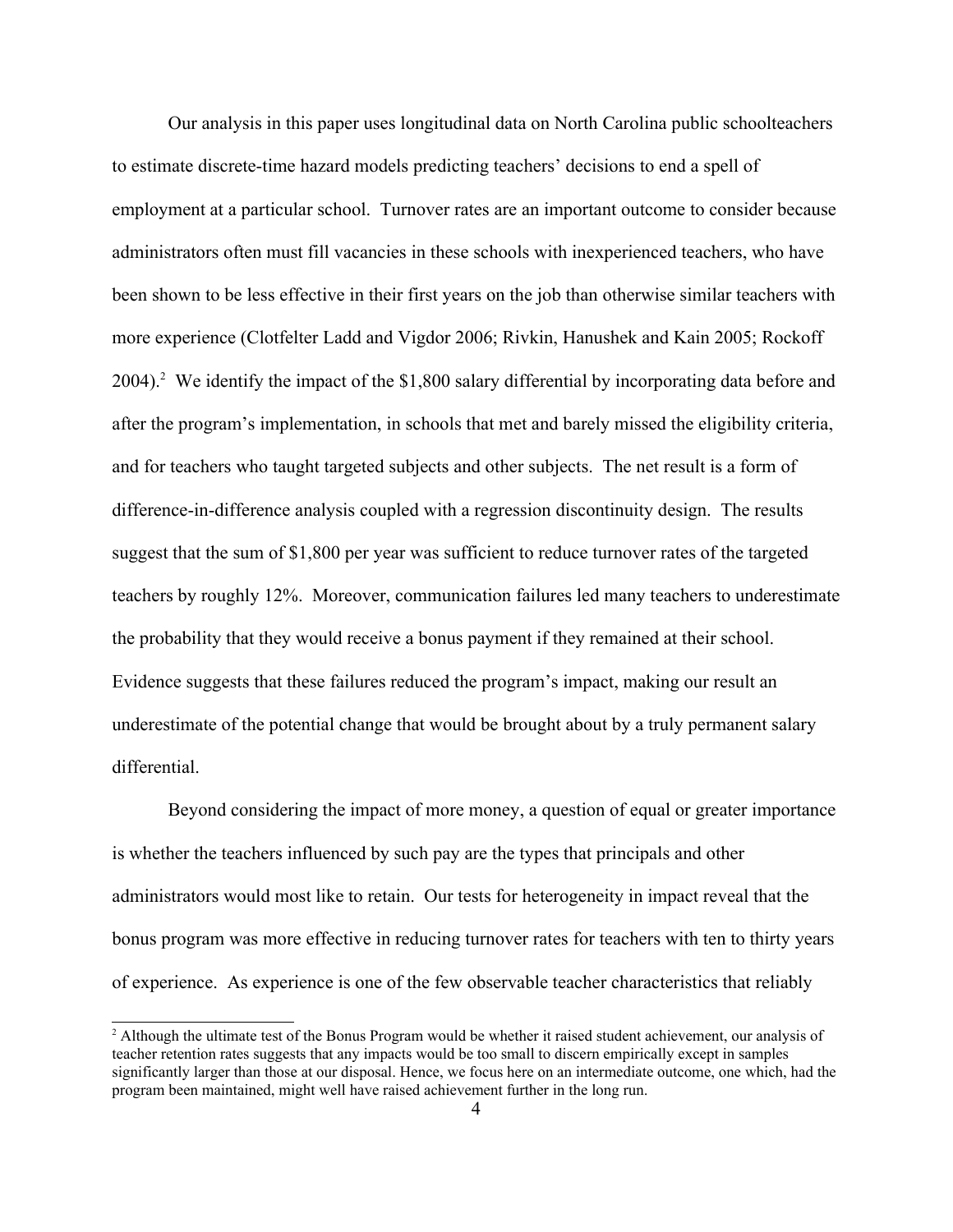predict higher student achievement, this evidence further suggests that salary differentials may be an effective strategy for improving the quality of education in high-poverty schools. The bonus program also had stronger impacts on math teachers, and in middle schools rather than in high schools.

In section I of this paper, we provide a brief overview of the bonus program that encapsulates information contained in Clotfelter et al. (2006). In section II, we describe the data set we constructed for the survival analysis and the hazard function methodology. In section III, we present our basic results, both on the average effects of the program and on how those effects differ across various types of teachers and schools. In section IV, we analyze whether the implementation difficulties described in section I reduced the effectiveness of the bonus program. A brief conclusion in Section V completes the paper.

## **I. The Structure and Implementation of the North Carolina Bonus Program**

The North Carolina Bonus Program took effect in September 2001. The state, which administers a centralized payroll system covering employees in each of the state's 117 districts, began providing an annual salary supplement of \$1,800 to teachers certified in math, science, and special education teaching those subjects in middle schools or high schools that met either of the following criteria:

- (1) 80 percent or more of students had to be eligible for free or reduced price lunch, or
- (2) 50 percent or more of its students had to perform below grade level in *both* Algebra 1 and Biology, as measured by the state's end-of course tests.

Part-time teachers and those who taught both targeted and non-targeted subjects received a prorated bonus amount. Uncertified teachers of math, science and special education received no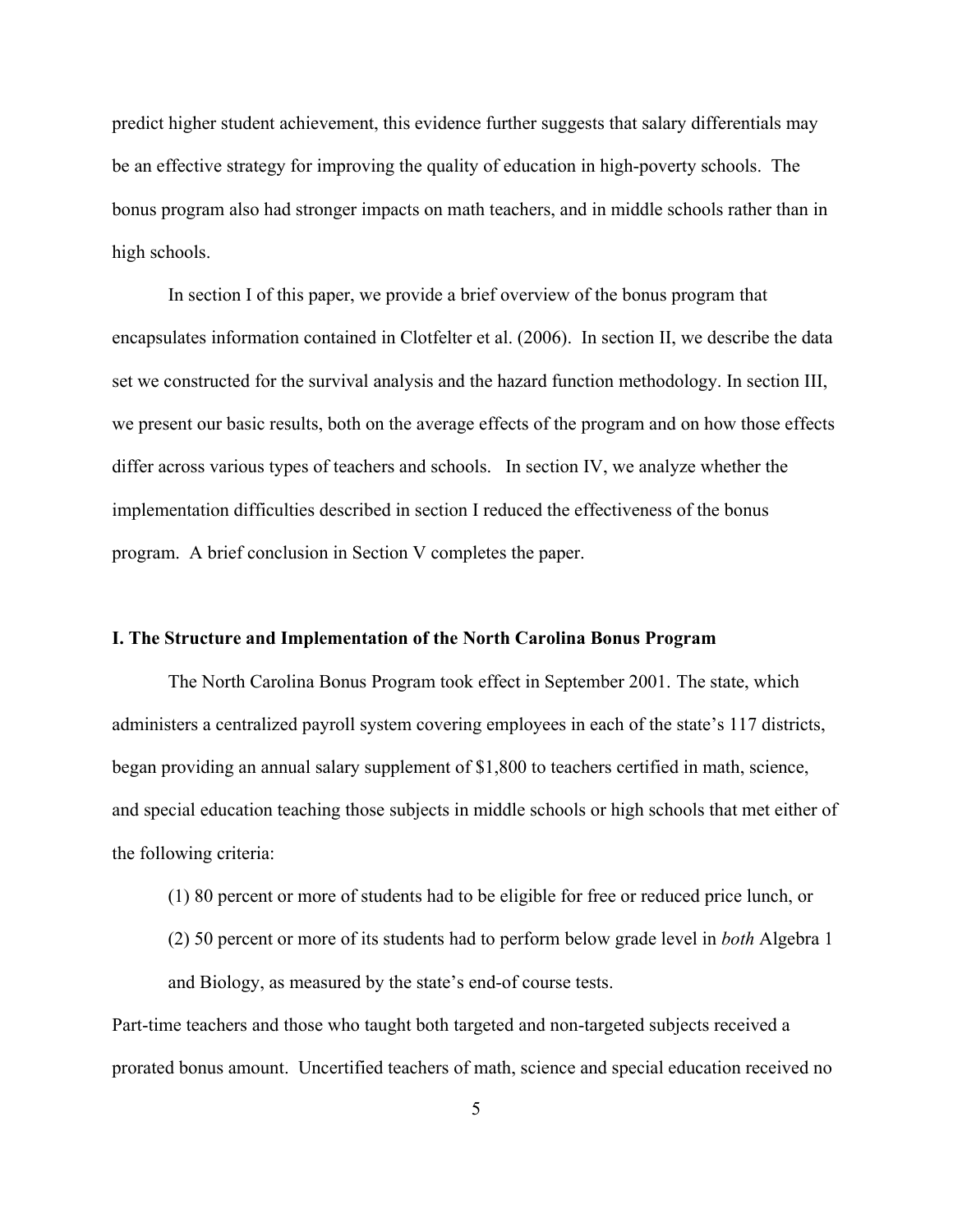bonus payment. These teachers comprised roughly one-third of all teachers of these subjects statewide and a significantly higher fraction in some schools. Over the next three years, nearly two thousand teachers working in 148 schools in 65 districts were eligible for bonus payments in at least one year.

Although teachers needed to be employed in an eligible school to begin receiving the bonus, continued receipt did not require continued school eligibility. The only requirement was that the teacher continue to work in the same school, teaching one of the eligible subjects. This provision was intended to eliminate both uncertainty and any perverse incentives for teachers to keep test scores low so that the school would remain eligible.

For reasons described more fully in Clotfelter et al. (2006), the vast majority of teachers receiving bonus payments in the 2003/04 school year misunderstood the provisions of the bonus program, according to responses to surveys we administered in 2004.<sup>[3](#page-6-0)</sup> The most common misconception was that continued receipt of the bonus required that the school remain eligible. Thus, although the program was designed to assure teachers that they would continue to receive the bonus (if they did not change schools or subjects), many teachers did not understand this provision. Misperceiving teachers making rational decisions to stay or leave based on the expected stream of future bonus payments thus systematically erred, expecting payments lower than what the enabling legislation specified.<sup>[4](#page-6-1)</sup> For teachers who inaccurately believed that their continued receipt was linked to their school's continuing eligibility, the expected value of future

<span id="page-6-0"></span><sup>&</sup>lt;sup>3</sup> We administered surveys by mail, with telephone follow-up when necessary, to 1,165 principals and teachers in eligible schools. The response rate was 83% for principals and 72% for teachers. More detail on the survey and our findings can be found in Clotfelter et al. (2006).

<span id="page-6-1"></span><sup>4</sup> Ironically, events proved the doubters correct. Despite the program's stated assurances, the state legislature canceled the bonus program after the 2003/04 school year. Thus skeptical teachers may also have – correctly – factored a lower probability of continued receipt into their calculations. The state's decision to cancel the bonus program was made rather abruptly in the summer of 2004. It is unlikely that the foreshadowing of this event directly impacted the teacher decisions analyzed in this paper, as the latest moving decisions factoring into our analysis would have occurred by Fall 2003.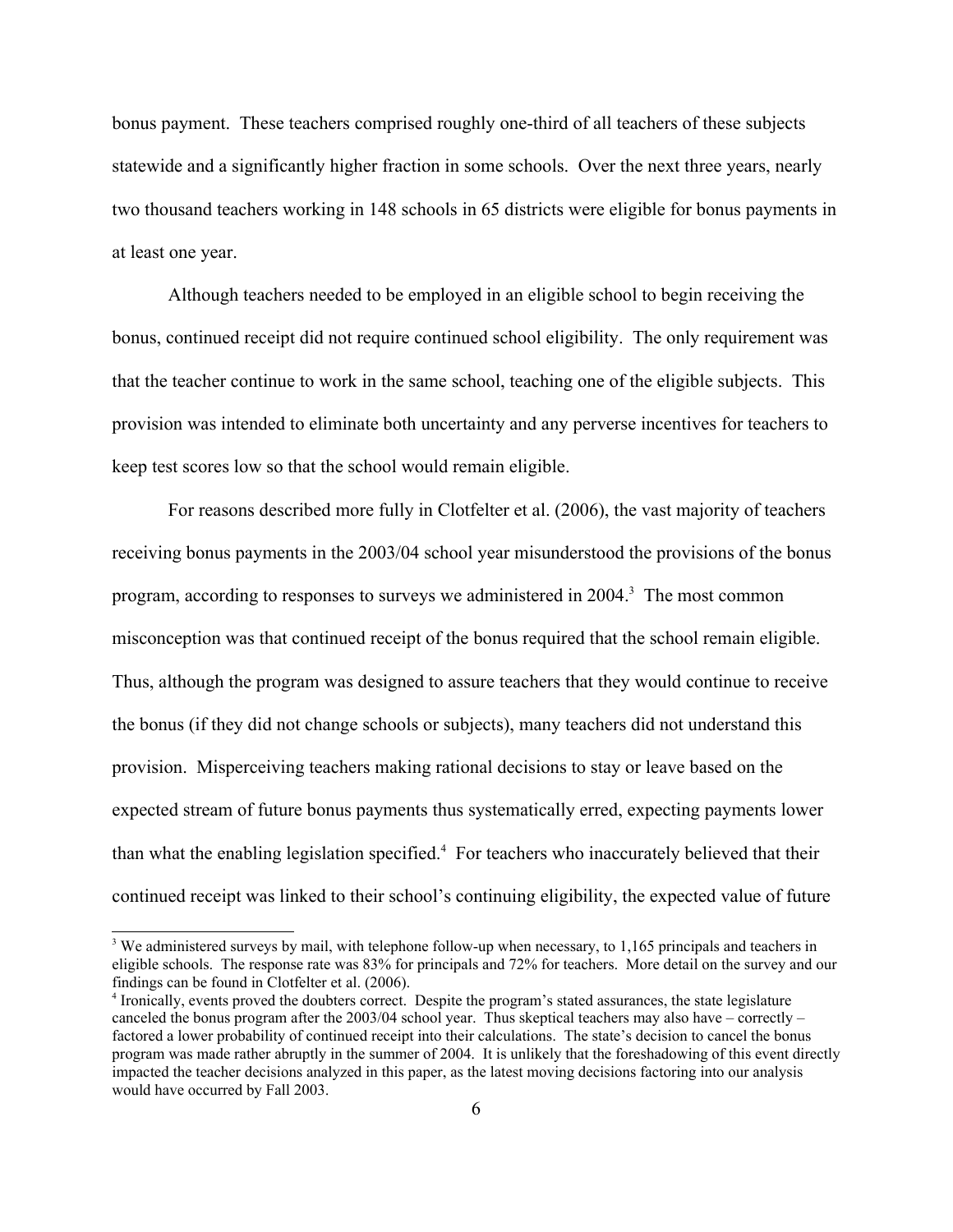bonus payments would be strongly linked to the criterion variable, either subsidized lunch receipt rates or algebra and biology test failure rates, determining that eligibility. Because the criterion variables fluctuate from year to year, a misperceiving teacher in a school with an 80.1% rate of subsidized lunch receipt, for example, would have had a lower expected value of future bonus payments than a similarly misperceiving teacher in a school with a 90% rate. In Section IV below, we will use this fact to test whether misperceptions altered the impact of the bonus program.

Straightforward economic theory suggests that the extra pay provided through this bonus program should increase the supply of teachers willing to work in an eligible school, and by extension reduce the rate of departure for teachers currently employed at that school. The magnitude of the impact is inherently an empirical question. The less elastic the labor supply curve for teachers in disadvantaged schools, the less an effect we should expect to observe.

#### **II. Data and Methods**

To estimate how the bonus affected the decisions of teachers about whether to remain in particular schools, we estimated a series of hazard models. Such models predict the probability that a teacher will depart from a school in year  $t+1$ , conditional on her being in the school in year *t*. The key explanatory variable in each model is a dichotomous variable indicating whether or not the teacher was paid a bonus in the particular year. Most of the estimated models include a variety of teacher and school characteristics as control variables. In addition, in some models, we interact the bonus indicator variable with selected teacher or school characteristics to test for differences in program impacts.

7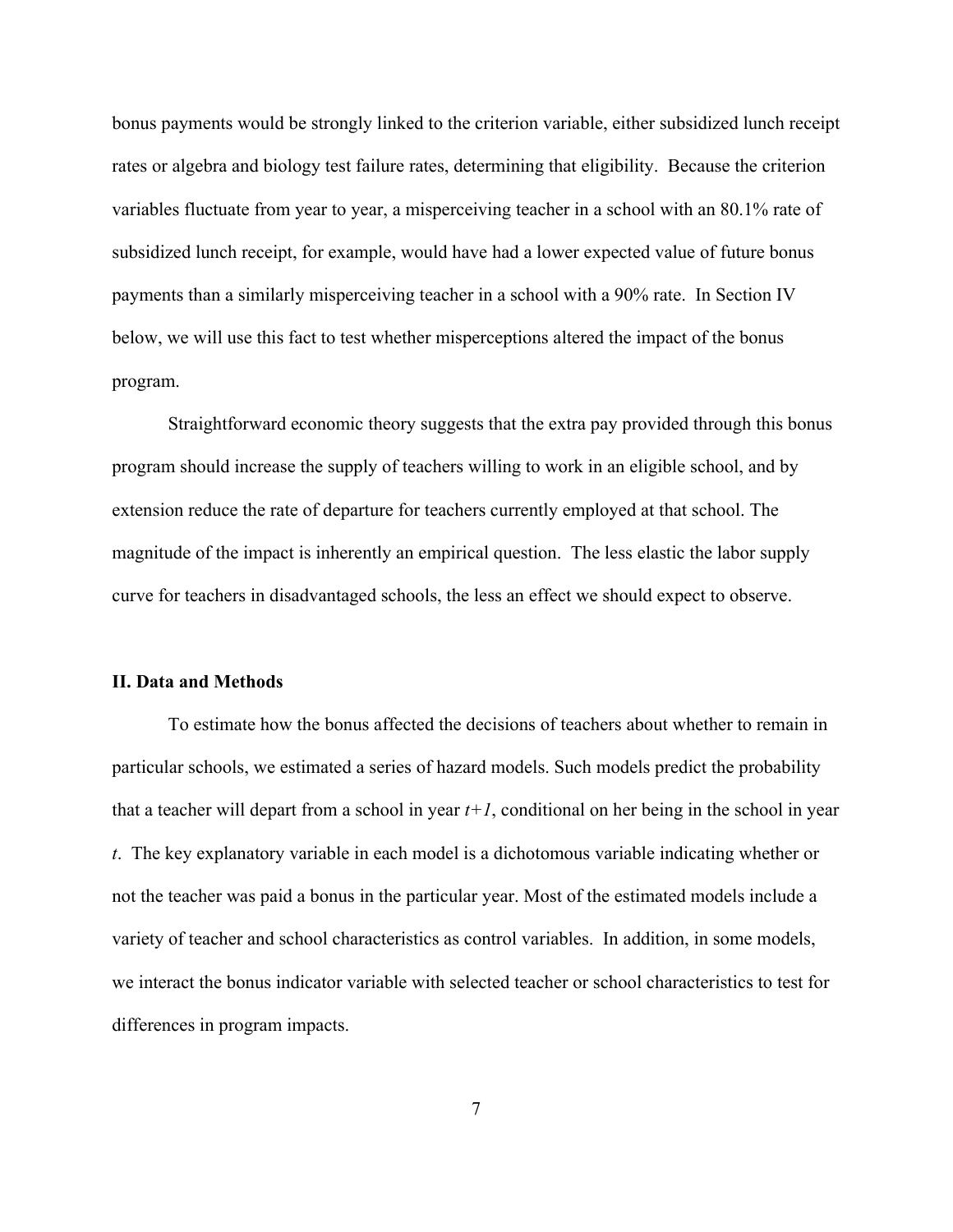Our identification strategy has three basic components: we compare hazard rates (1) before and after the implementation of the bonus program, (2) across eligible and ineligible teachers working in the same schools, and (3) across teachers in eligible schools and in schools that narrowly missed the eligibility criteria. Ours is thus a difference-in-difference-in-difference strategy, with the third difference resembling a hybrid between a randomized experiment and a regression discontinuity design. We now describe in some detail the process of designating "treatment" and "control" schools.

We ranked schools by averaging the criterion variables (percent of students receiving subsidized lunch for middle schools and percent of test-takers failing Algebra I and Biology exams for high schools) across four years, the two used to determine eligibility in the first two years of the bonus program and the two previous years, 1998/99 through 2001/02. Because the criterion variables fluctuate from year to year, some schools appearing in the "treatment" category have averaged criterion variable values below the eligibility threshold. For example, a middle school could have a long-run average subsidized lunch rate of 75%, yet exhibited a rate of 81% in a single year, which would have triggered bonus eligibility in the subsequent year.<sup>[5](#page-8-0)</sup> Since there is not a strict threshold dividing eligible from ineligible schools using this metric, ours is not a true regression discontinuity design. The departure is in the direction of a true randomized experiment, however.

To form a set of control schools, we selected a set of middle and high schools with mean criterion variable values comparable to those of treatment schools. The results of the selection process are summarized in Table 1. Treated middle schools had average criterion variables –

<span id="page-8-0"></span>Interestingly, the "treatment" schools in our analysis tend to be smaller than the "control" schools, which is to be expected when eligibility is based on a noisy indicator. Smaller schools are more likely to have criterion variable values that depart markedly from the mean in any particular year.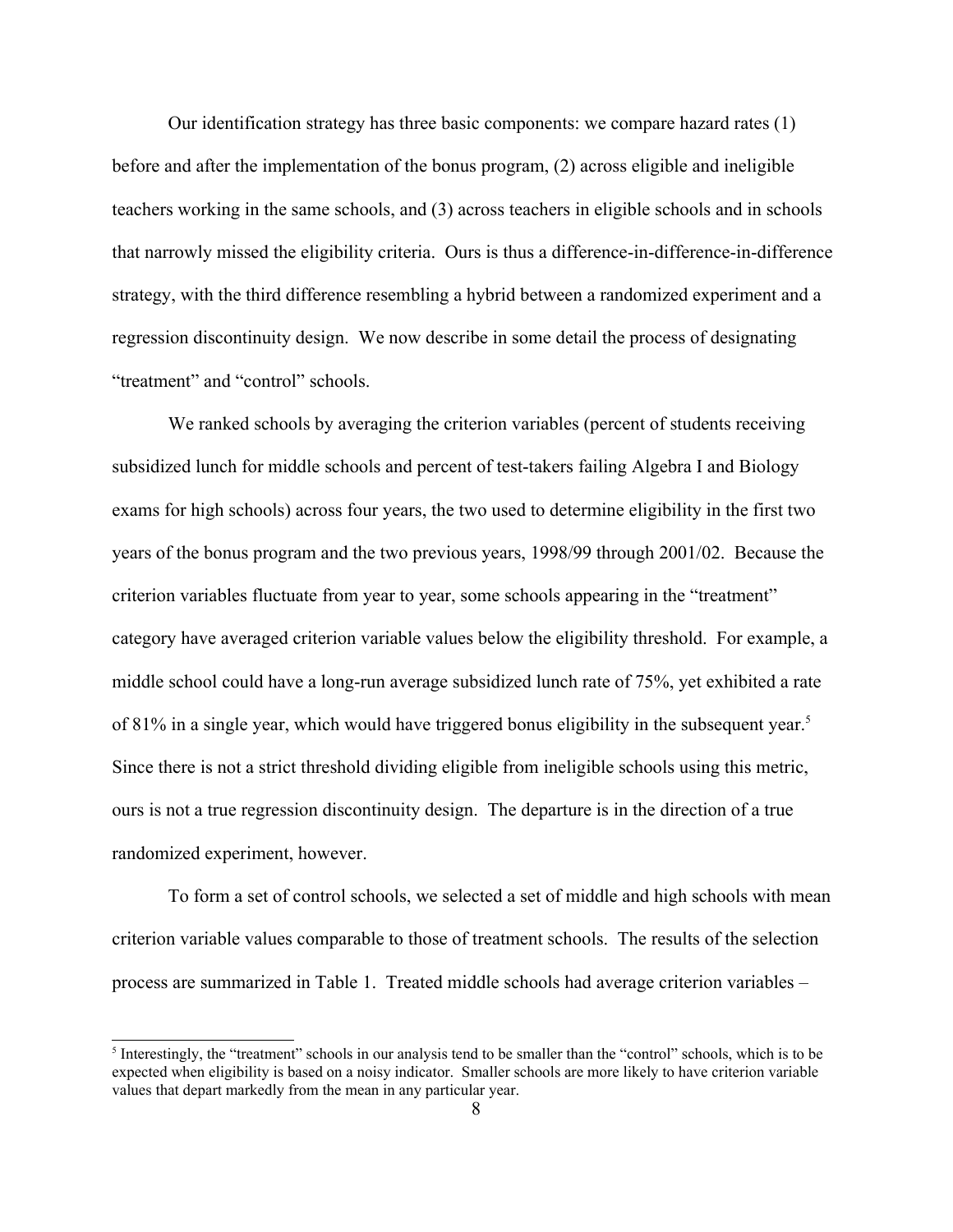subsidized lunch receipt rates – that ranged from  $0.633$  to  $0.932$ . Recall that  $0.8$  is the eligibility threshold, based on a single years' data point. Our selected group of control middle schools had average criterion variables in the range from 0.725 to 0.841. While there is a noticeable difference between the means of the average criterion variables in the treatment and control samples, the distributions overlap completely. We excluded middle schools with average criterion variables below 0.725, which is a natural break point in the distribution. We also excluded middle schools that came into existence or ceased to exist at some point during the sample period. Average criterion variables tended to be much lower in these excluded schools.

Among eligible high schools, failure rates on biology and algebra test scores tend to be quite a bit higher than the 50% eligibility threshold, particularly for biology exams. Note, however, that there are eligible schools where the failure rate averaged over several years is below the threshold. Selected control schools have average failure rates that generally fall close to the eligibility threshold. Because high schools had to have failure rates in excess of 50% on both exams to be eligible, it was possible to have very high failure rates on one exam without attaining eligibility. Summing the average failure rates of the two exams to form a criterion variable, each of the control high schools has a value of 83% or above.<sup>[7](#page-9-1)</sup> There is a natural break in the distribution of criterion values just below this level. Treatment schools have criterion variable values as low as 77%. High schools excluded from the analysis tend to have average failure rates well below the eligibility threshold.

<span id="page-9-0"></span><sup>6</sup> Control group schools can have means that exceed the eligibility threshold if the criterion variable took on its highest values in the years before the bonus program was initiated. Also, some schools included in the control group became eligible for the bonus program in 2003/04, a year not included in our analysis. Excluding these schools from the control group produces no significant change in the quantitative results.

<span id="page-9-1"></span> $<sup>7</sup>$  This information is not directly recoverable from Table 1, as the control school with the lowest biology failure rate</sup> was not the same as the school with the lowest algebra failure rate.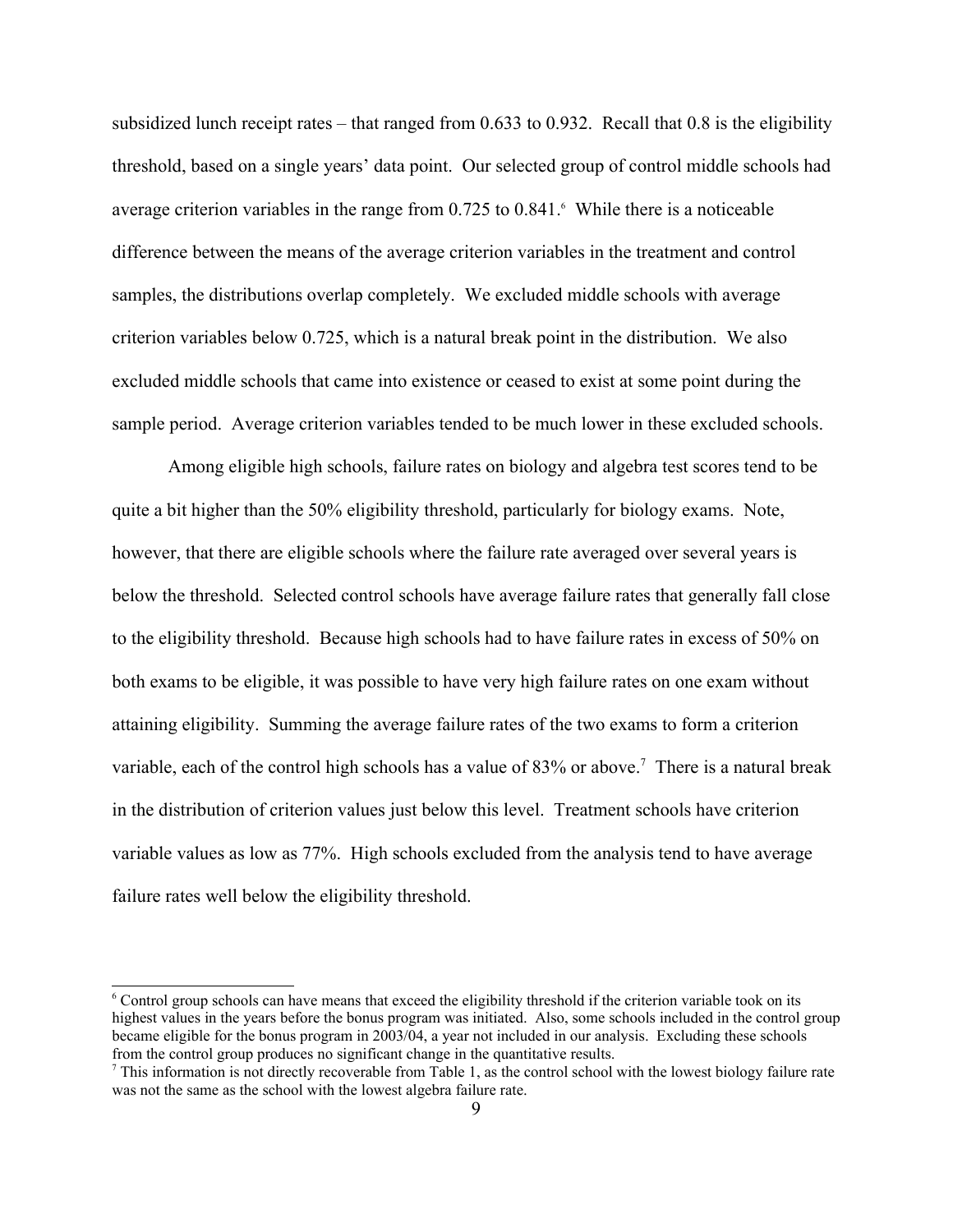Finally, note that our treatment and control groups as constructed consist primarily of high schools, even though the majority of secondary schools in the state of North Carolina were middle schools. This likely indicates that the eligibility criteria were constructed in such a way that made it easier for a high school to qualify than a middle school.

Our longitudinal dataset on teacher workplace locations begins with the 1999/2000 school year, two years before the bonus program was implemented. Since the bonus program was not passed into law until the 2001/02 school year had already started, we will consider teacher decisions made following the first two years of our panel to be uninfluenced by the program. The latest year for which administrative data is currently available is 2003/04. Hence we constructed a four-year panel dataset, where the outcome of interest is whether a teacher employed in a particular school in year *t* remains employed at the same school in year *t*+1.[8](#page-10-0) Summary statistics for the teacher/year variables included in the analysis appear in Table 2. The teachers in our sample are roughly 65 percent female, 34 percent black, and 4 percent Hispanic or other nonwhite. These racial proportions differ in important respects from the overall population of secondary school teachers in North Carolina; in the excluded schools, only about 12 percent of the teacher/year observations are for black teachers.

Within the treatment and control schools, about seven percent of the teacher/year observations represent individuals in their first year of the profession, the median teacher has

<span id="page-10-0"></span><sup>8</sup> In our data, we observe multiple instances of teachers leaving a school in year *t*+1 and returning to the same school in year  $t+2$ . These temporary absences most likely reflect maternity leaves or analogous situations. We treat any departure from school, temporary or not, equivalently in our analysis. The clearest justification for adopting this rule is our lack of knowledge regarding the ultimate outcomes of teachers who leave a school after the 2002/03 school year. Some of these teachers may return to the same schools in 2004/05, a year for which we do not currently have data. Adopting our convention is the only way to ensure that all departures are treated consistently regardless of the year in which they occur. When a teacher returns to work in a school, or begins work in a different school, we consider it the beginning of a new "spell" for purposes of our hazard model.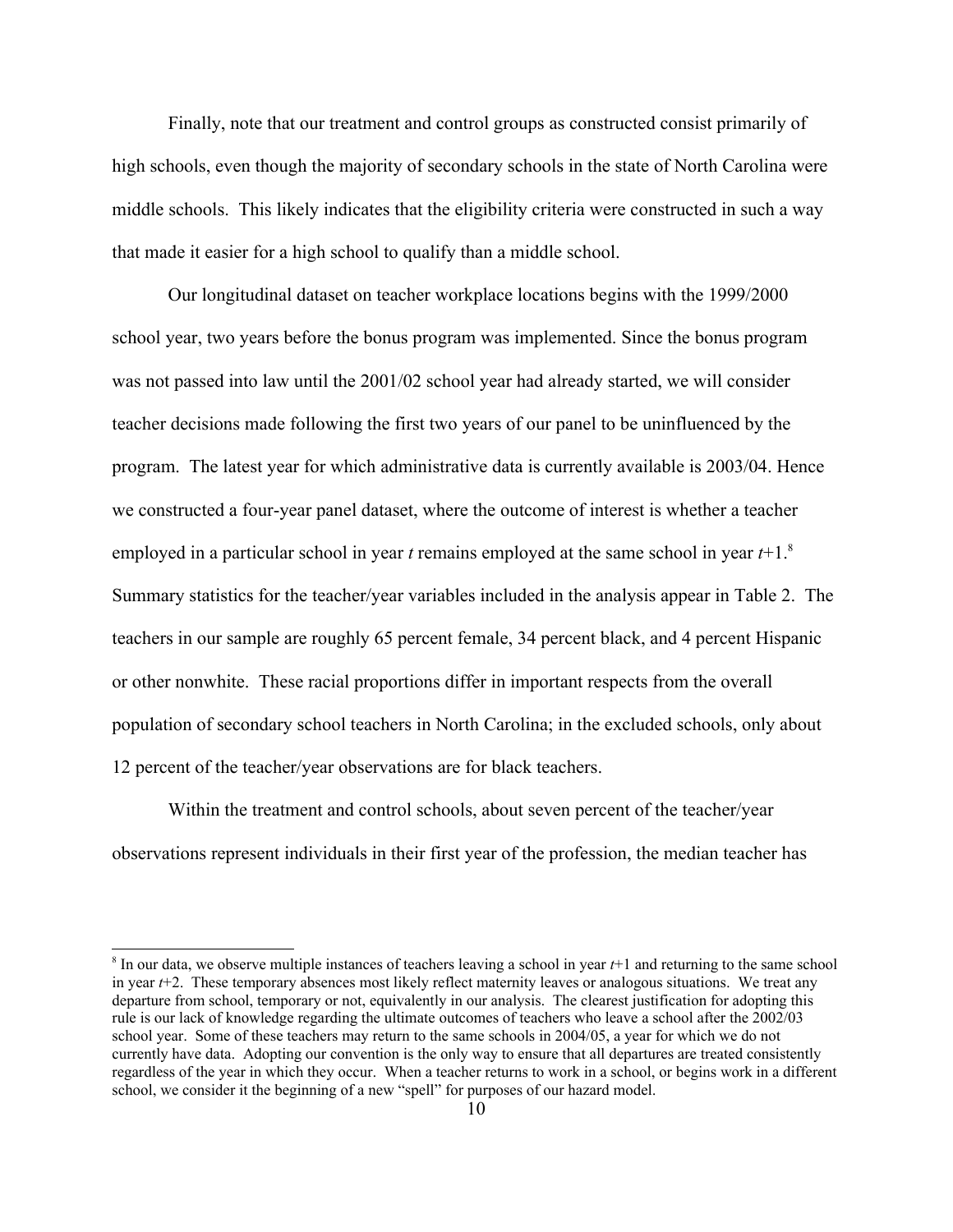between 10 and 19 years of experience, and 29 percent of the teachers in these schools had some form of graduate degree. Roughly 9 percent of our observations correspond to teachers who received a bonus payment in the relevant year.

We estimate Cox proportional hazard models.<sup>[9](#page-11-0)</sup> Defining the conditional probability of leaving a teaching position at the end of year  $t$  as  $\lambda_t$ , the Cox proportional hazard model predicts the logarithm of the odds ratio,  $\ln(\lambda/(1-\lambda_t))$ , as a linear function of independent variables. In the tables below, we report the estimated coefficients as hazard ratios. Ratios above one correspond to variables that positively covary with the probability of departure, and ratios below one indicate variables that covary negatively with the probability of departure. Our primary goal is to test the hypothesis that, all else held constant, teachers who receive the bonus are less likely than other teachers to depart from their position in a particular year. Thus, the test is whether the hazard ratio is less than one for such teachers.

We rely on administrative payroll records to identify which teachers received the bonus each year. In principle, the payroll records should correspond to eligibility as determined by the requirements of the program. As described above, these requirements are that the teacher be certified in and teaching a targeted subject at least part time in schools that currently meet the eligibility criteria, or have been certified and teaching a targeted subject continuously in a school since a time when it was eligible. Using information on teacher licensure, employment, and teaching assignments, we have attempted to replicate the payroll records with limited success: 15 percent of teachers who appear to meet the eligibility criteria are not recorded as receiving the bonus, and 25 percent of teachers receiving the bonus do not appear to meet the eligibility

<span id="page-11-0"></span><sup>9</sup> In principle, it would be interesting to estimate a second model analyzing whether the prospect of receiving a bonus program encouraged teachers to take on a position in an eligible school. As discussed in Clotfelter et al. (2006), the bonus program's structure made it a poor tool for the recruitment of teachers. School eligibility for a given academic year was usually not announced until that year had already started. For this reason, many school and district administrators did not advertise the bonus program in their efforts to recruit teachers.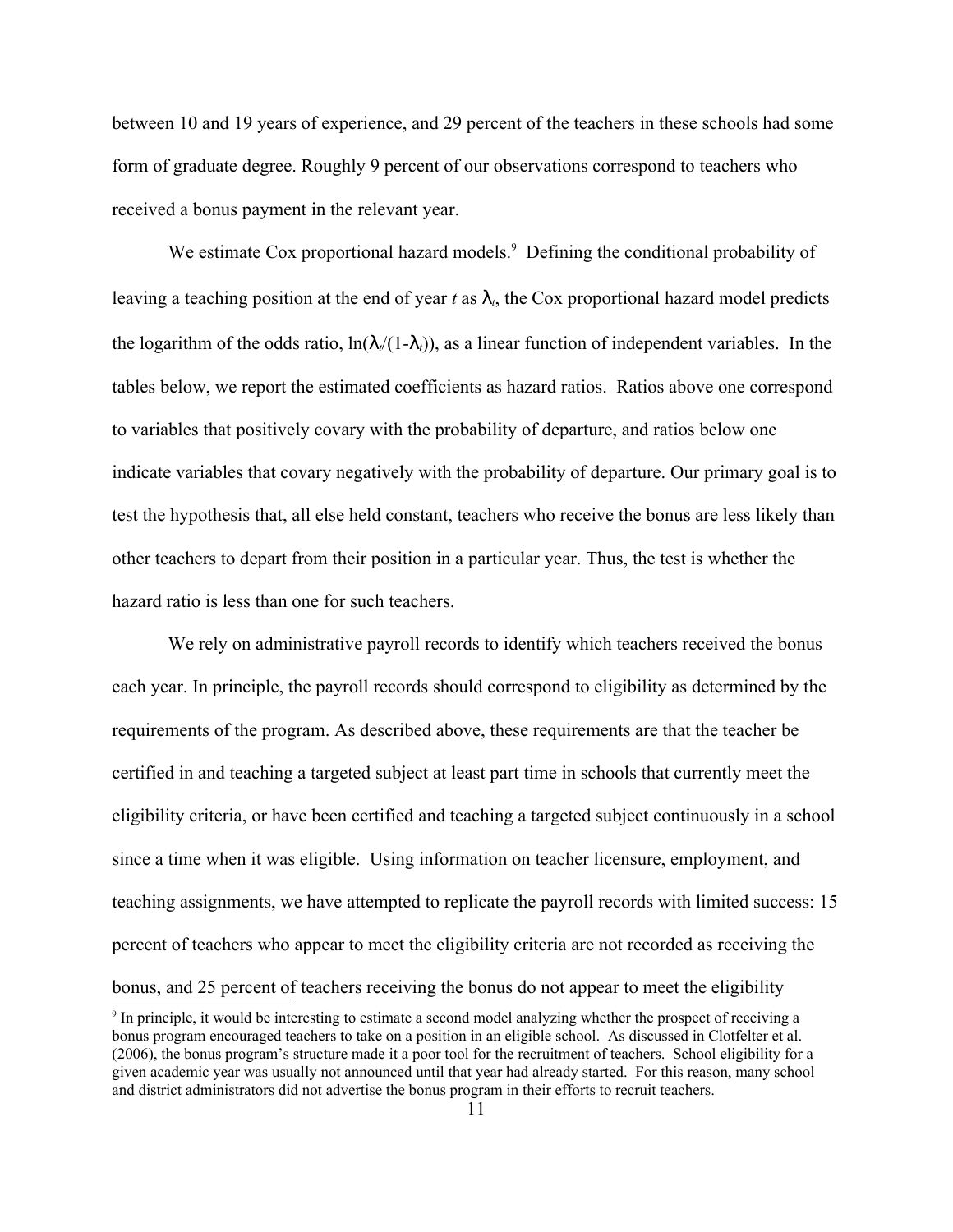criteria. It is unclear at this time whether these discrepancies reflect errors in our coding of eligible teachers, or errors in the administration of the program itself. Although we estimated models using both approaches to identify who was eligible for a bonus, we report results mainly based on the official payroll records.

Under some circumstances, such as teaching an eligible subject part time, some teachers received prorated bonuses. In some alternative models, we replaced the indicator for whether the teacher received any bonus with the amount of the bonus received. Because the decision to teach an eligible subject part time may be correlated with other unmeasured individual characteristics, however, we relegate those results to footnotes.

## **III. Results**

### Simple difference-in-difference results

Table 3 presents a basic hazard model controlling for three variables: a binary indicator for whether a teacher received a bonus payment in a particular year, a second indicator for whether the teacher was certified in one of the subjects targeted by the bonus program, and a binary control for whether a school met the eligibility criteria for the bonus program in the year in question. The hazard modeled in this specification, as well as later specifications, is departure from the school of current employment after the end of the year.

In this simple specification, indicator for bonus receipt is effectively a two-way interaction of the other two binary indicators, implying a difference-in-difference identification strategy. The eligible school main effect is significantly greater than one, indicating relatively high turnover rates in those schools. This is one indication that the "control" schools in our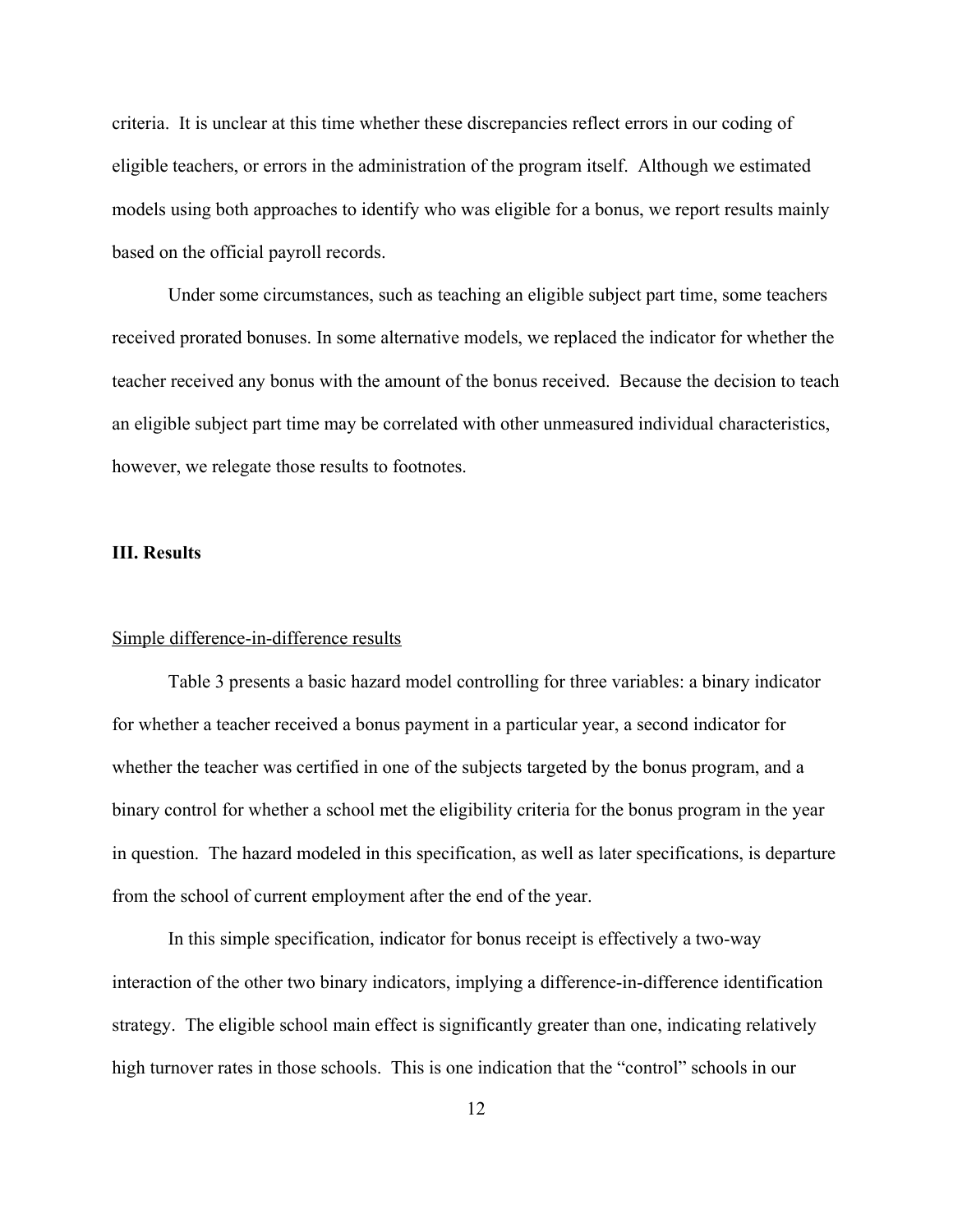analysis were not fully comparable to the treatment schools. The individual eligibility indicator, which applies to certified teachers in both eligible and ineligible schools, is also greater than one, albeit not significantly. The interaction term, which compares the relative turnover of eligible versus ineligible teachers in eligible versus ineligible schools, is statistically significantly less than one at the 10% level. Relative to other teachers in the same schools, teachers who received bonus payments were ten percent less likely to depart at the end of the school year.<sup>[10](#page-13-0)</sup> More refined estimates of the average program impact

The specifications reported in Table 4 move beyond the simple partial correlations and difference-in-difference style estimates by incorporating a growing number of additional covariates. To begin, we introduce controls for the subject(s) taught by each teacher in each year.<sup>[11](#page-13-1)</sup> Although coefficients associated with these controls are not included in the table, results show significant variation across subject areas. Math, special education, and foreign language teachers are significantly more likely to depart, while history, practical arts, and technical/vocational teachers are significantly less likely to leave. Controlling for subject area leads to a modest increase in the estimated impact of the bonus program: recipients are now estimated to be 13 percent less likely to depart, other things equal. The hazard ratio is now significantly less than one at the 5 percent level.

In the second column of Table 4, we introduce controls for teacher gender and race. While there is no significant difference in the departure rates of male and female teachers,

<span id="page-13-0"></span> $10$  Comparable difference-in-difference estimates using alternative bonus measures yield somewhat different results. Using our proxy measure of whether a teacher should have been eligible for the bonus, rather than payroll records indicating whether a teacher actually received a bonus, we find a hazard ratio insignificantly different from one. Using the dollar amount of the bonus in place of a binary indicator for receipt, we find a statistically significant pattern suggesting that teachers receiving the full \$1,800 were 15% less likely to depart, while those receiving a prorated bonus of \$900 were 8% less likely to depart.

<span id="page-13-1"></span> $<sup>11</sup>$  Note that these variables are not mutually exclusive since teachers can teach multiple subjects in the same year.</sup> Hazard ratios associated with these variables should be interpreted as the marginal impact of teaching a particular subject in addition to the set of subjects one already teaches.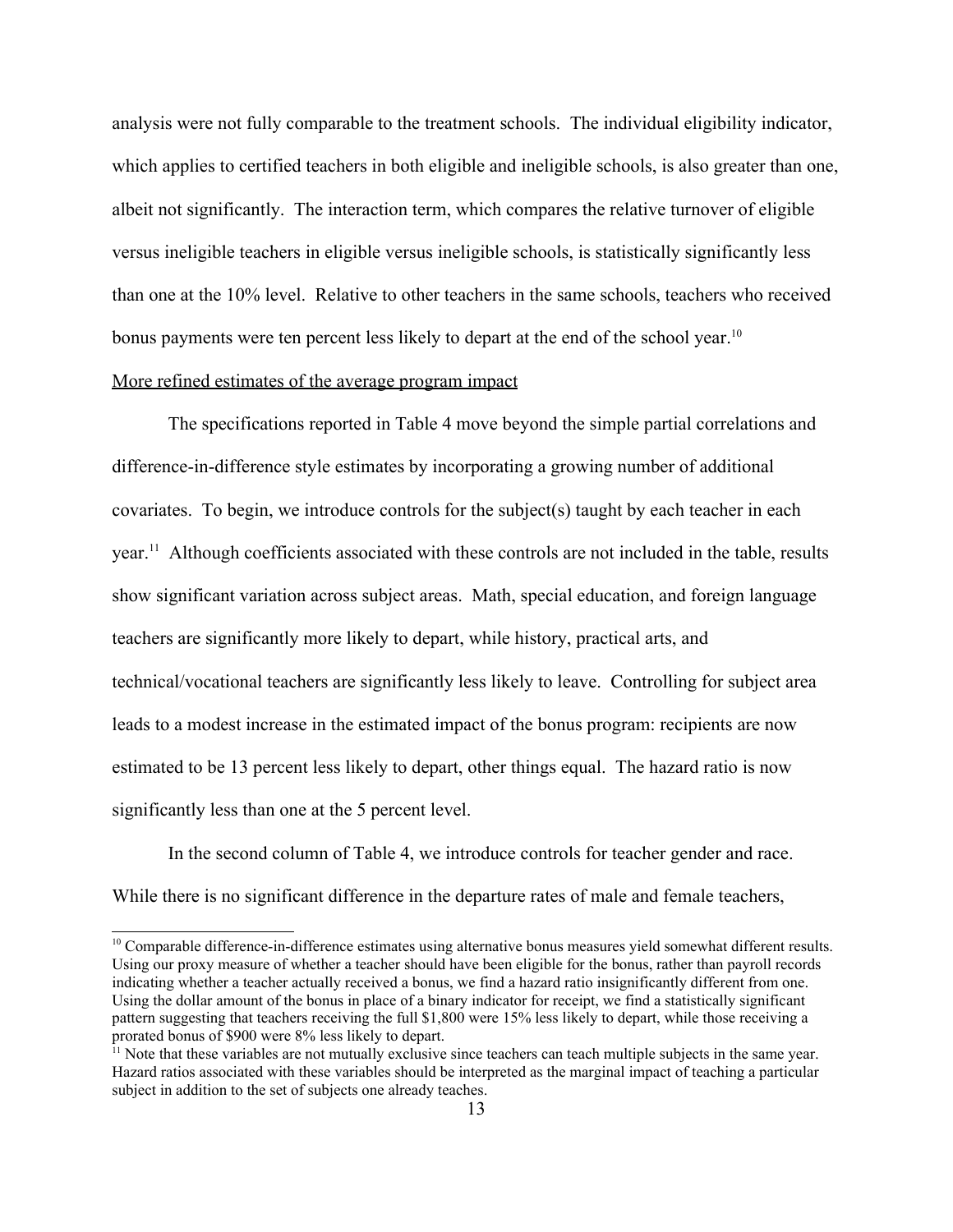Hispanic and multiracial teachers display higher hazard rates, and Native American teachers lower rates. Once again, these controls lead to a very modest change in the estimated impact of the bonus program, with no change in its statistical significance.

Controls for teacher experience and education levels, introduced in the third column, reveal patterns consistent with many existing findings on teacher departure rates. Teachers in their first year in the profession are 52 percent more likely to depart than those with 10 to 19 years of experience; departure rates are somewhat lower but still elevated for teachers in their second or third years. Departure rates rise significantly once teachers reach 30 years of experience. Teachers with graduate degrees are significantly more likely to depart schools in this sample, perhaps because these teachers have access to a wider array of opportunities in other schools and districts. Controlling for these factors has very little effect on our estimate of the impact of the bonus program.

The final specification permits hazard rates to differ for middle and high schools. A substantial difference emerges across the two school types. The average likelihood of departing in any year is 12 percent lower for teachers in high schools than for those in middle schools, other things equal. Controlling for this factor reduces our estimate of the program impact slightly, to a 12 percent reduction in the probability of departure, conditional on remaining in the school until the year in question. This hazard ratio of 0.88, which is significantly different from one at the five percent level, represents our best estimate of the overall mean impact of the bonus program on the retention of eligible teachers.<sup>[12](#page-14-0)</sup>

<span id="page-14-0"></span><sup>&</sup>lt;sup>12</sup> Estimates employing our alternative proxy measure of teacher eligibility, rather than official records indicating bonus receipt, continue to be statistically indistinguishable from one. Estimates using the dollar value of the bonus, rather than a binary measure of receipt, imply that the effect of receiving the full \$1,800 is a 17% reduction in the hazard rate, while the impact of a prorated \$900 reduction would be 9%. This in turn suggests a rough rule of thumb that a \$100 increase in the bonus reduces the probability of departure by approximately 1% -- not one percentage point, but one percent.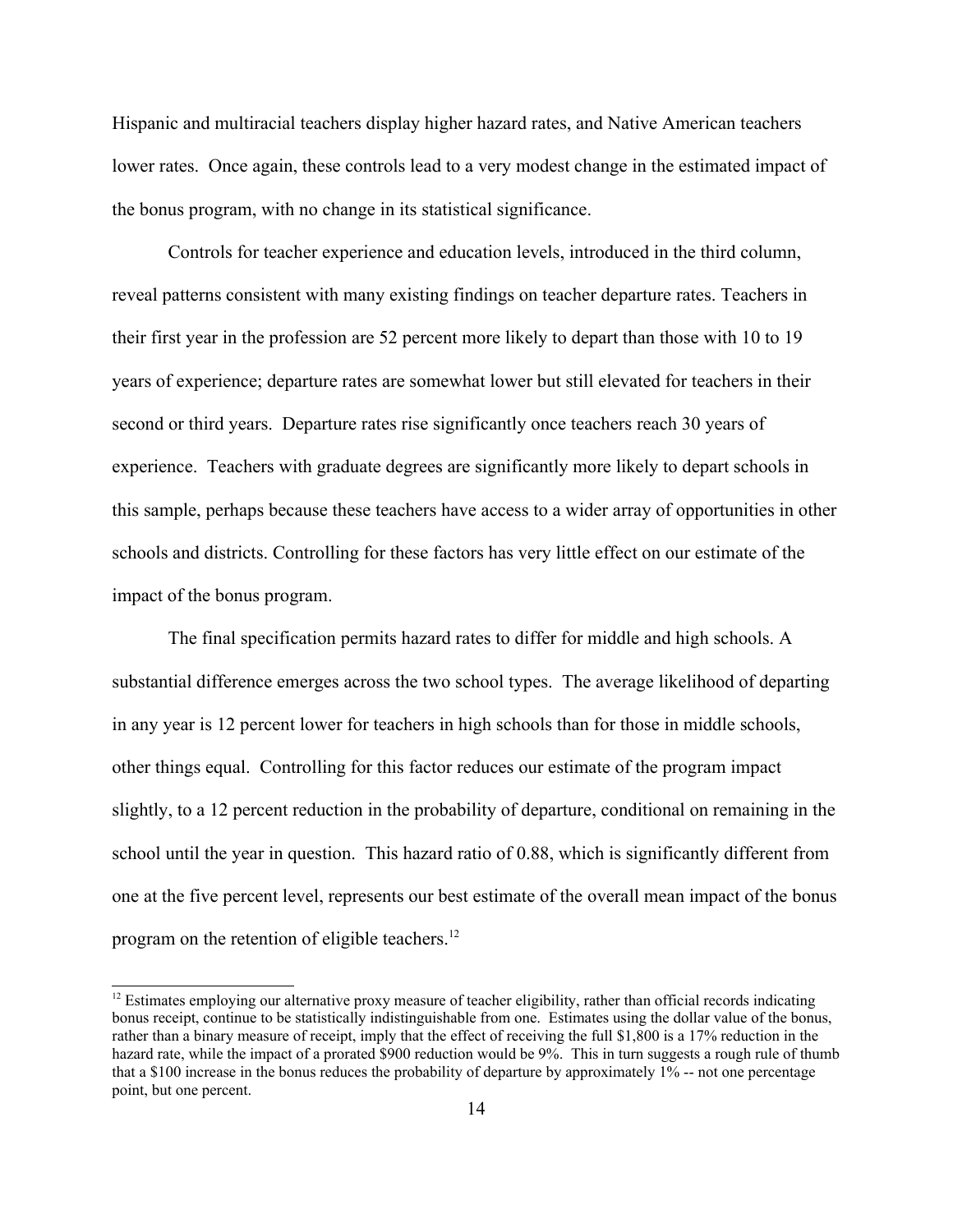## Variation in program impacts

Although the mean impact of the program is an important measure of program impact, it is also helpful to know whether the program's effects were selective in the sense of decreasing the likelihood of departure more for some types of teachers than for others. We focus our attention here on the potential differential impacts of the bonus program among teachers who differ along easily observable dimensions, as well as differential impacts by year of implementation and by type of school. In principle, it would also be desirable to examine differences by teacher effectiveness. Although some studies have estimated measures of teacher effectiveness in the form of so-called teacher fixed effects, in practice, that approach to estimating the effectiveness of individual teachers is not feasible for this study.<sup>[13](#page-15-0)</sup>

We estimate the differential effects by interacting the various characteristics of interest with whether the teacher received a bonus in the particular year. The results are shown in Table 5. The first specification in that table considers whether the program had a stronger impact in its first or second year of implementation. The results suggest that the impact of bonus receipt on the conditional probability of remaining in the school was strongest in the first year of implementation, 2001/02. Teachers receiving the bonus in that year were 17 percent more likely to remain in the same school in 2002/03, relative to ineligible teachers or teachers in ineligible schools.<sup>[14](#page-15-1)</sup> Point estimates suggest an effect of roughly half the magnitude in the following year. The estimates of the program's impact in the second year blends the impact on teachers who

<span id="page-15-1"></span><span id="page-15-0"></span><sup>&</sup>lt;sup>13</sup> In North Carolina, standardized tests in high schools are generally administered at the end of specific courses, rather than to all students at the end of a grade. Thus, only a subset of teachers can be associated with student test scores, and even for these teachers there is a sample selection concern, as less academically proficient students will often not enroll in courses with a testing requirement. While more general end-of-grade tests are administered in middle school, in most cases we lack the ability to match students to teachers. Moreover, standardized tests in math and reading will provide little or no information regarding the quality of instruction in science and other subjects.  $<sup>14</sup>$  Estimates from an alternative specification relating the amount of the bonus received to the conditional probability</sup> of departure suggest that teachers receiving the full \$1,800 bonus in the program's first year were 25% less likely to leave by 2002/03.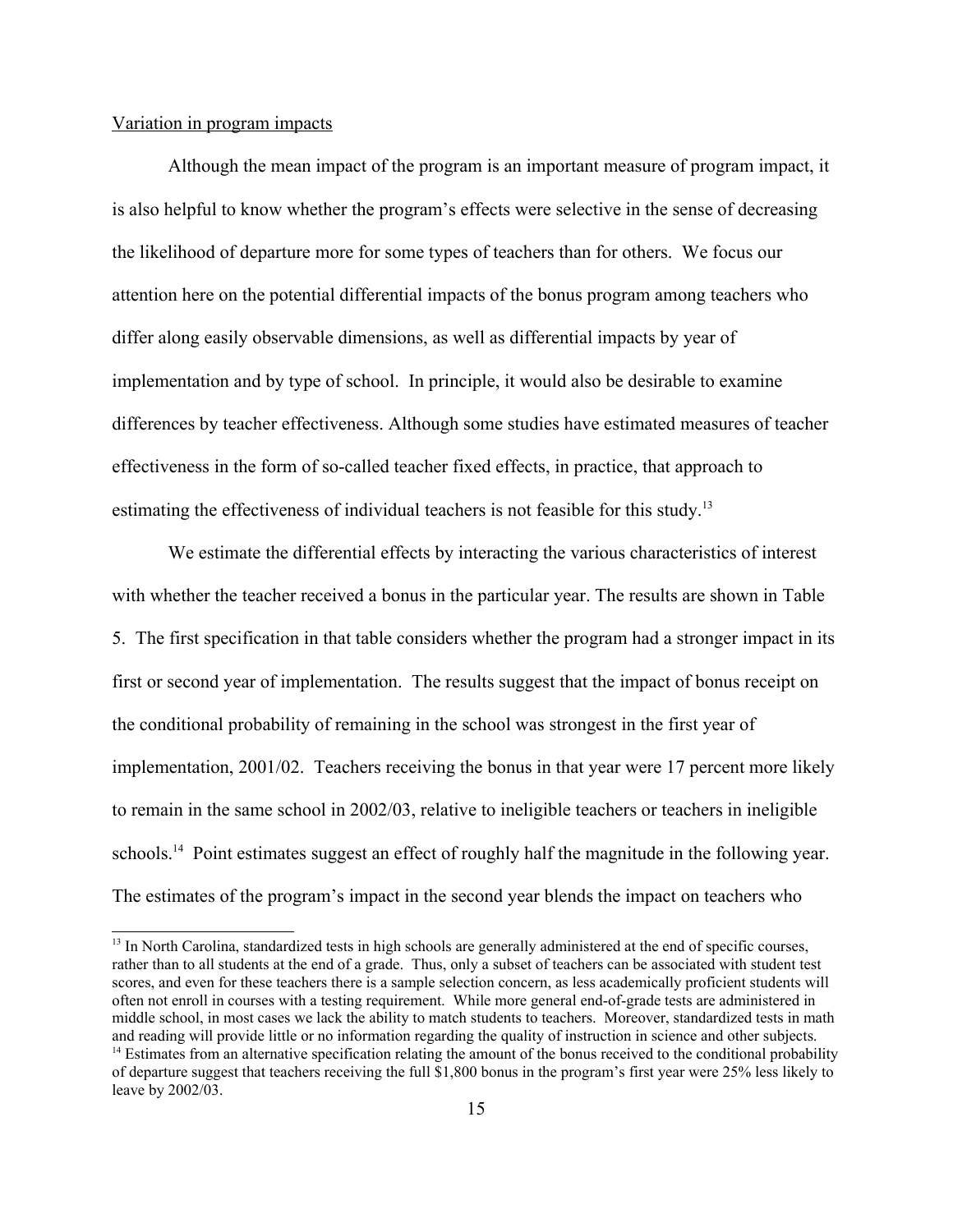were receiving the bonus for the second time with newly eligible teachers. One possible explanation for the reduced effectiveness may be that the quality of information available to newly eligible teachers was poor relative to what teachers eligible the first year were told. It should be noted, however, that it is not possible to reject the hypothesis that the program's impact was the same in both years.

We next examine how the response to the program differed among the eligible teachers depending on the subject they teach. A clear significant pattern of selective impacts appears. Math teachers receiving the bonus were 18 percent less likely to depart the following year when they received the bonus. [15](#page-16-0) Point estimates suggest no response among teachers of science or special education. This finding is particularly interesting in conjunction with the higher exit probability for math teachers noted in Table 4. It thus appears that the bonus program was particularly effective in lowering the hazard rates for those teachers at highest risk of departure.<sup>[16](#page-16-1)</sup>

The third column in Table 5 presents an intriguing pattern of differences in the program impact by the experience level of the teacher. Point estimates suggest that responses to the program were concentrated among more experienced teachers, with a statistically significant 37 percent reduction in departure rates for teachers with 10 to 19 years of experience.<sup>[17](#page-16-2)</sup> Teachers with fewer than 10 years of experience appear to have been less influenced by the bonus payment. It should be noted, however, that we are unable to reject the hypothesis that the program impact was the same across all experience categories. Nonetheless, given previous findings indicating greater classroom effectiveness of experienced teachers relative to novice

<span id="page-16-0"></span> $<sup>15</sup>$  Estimates from an alternative specification relating the amount of the bonus received to the conditional probability</sup> of departure suggest that math teachers receiving the full \$1,800 bonus were 24% less likely to leave.

<span id="page-16-1"></span><sup>&</sup>lt;sup>16</sup> An alternative explanation is that math teachers perceived the eligibility criteria for the bonus program more accurately, and thus considered it to be more valuable than their counterparts in other subjects.

<span id="page-16-2"></span> $17$  Estimates from an alternative specification relating the amount of the bonus received to the conditional probability of departure suggest that teachers with 10 to 19 years of experience receiving the full \$1,800 bonus were 43% less likely to leave.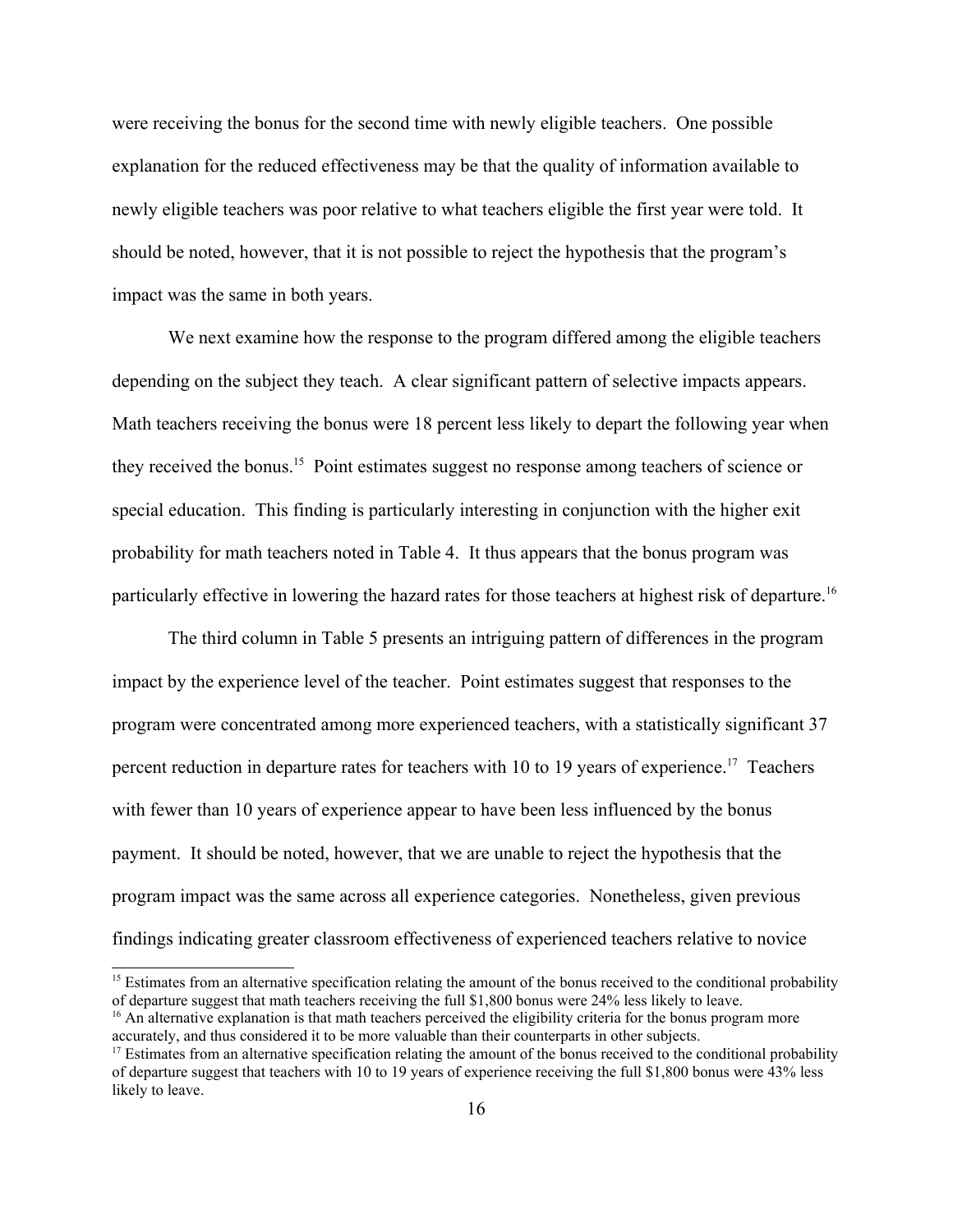teachers (Clotfelter, Ladd and Vigdor 2005b; Rivkin, Hanushek and Kain 2005), and the greater propensity for novice teachers to serve disadvantaged students (Clotfelter, Ladd and Vigdor 2005a), this pattern shows the importance of further investigation into the potential role of monetary rewards as a tool for retaining experienced teachers in disadvantaged schools.<sup>[18](#page-17-0)</sup>

The final set of interaction results sheds light on the differential impact of the bonus program by type of school.<sup>[19](#page-17-1)</sup> A large and statistically significant difference emerges. Middle school teachers receiving a bonus payment were 27 percent less likely to leave at the end of the year, while high school teachers exhibited no statistically significant response to the program.<sup>[20](#page-17-2)</sup> Once again, this result is interesting in light of the observation in Table 4 that teachers in middle schools had significantly higher average likelihoods of departure than did teachers in high schools.

Taken at face value, these results suggest that the cost-effectiveness of salary differentials could be increased by targeting them towards relatively experienced math teachers in middle schools. The possibility remains, however, that variation in responses to the bonus program reflected variations in teachers' perceptions of the program's generosity, rather than differences in true behavioral parameters. The following section investigates the potential role of misperceptions in undermining the bonus program's impact.

<span id="page-17-0"></span> $18$  An alternative explanation for this pattern is that experienced teachers may have been more likely to understand the eligibility criteria, either because of their greater experience with public school bureaucracy or because they tended to teach in schools where the information flow was more reliable. Our survey evidence suggests that experienced teachers were more likely to be aware of the program (Clotfelter et al. 2006).

<span id="page-17-1"></span> $19$  In additional unreported specifications, we tested for differential impacts of the bonus program by teacher race, gender, and education level. Point estimates suggest that the program had its largest impact on white teachers, female teachers, and teachers with masters degrees. In no case are we able to reject the null hypothesis of equal impact across categories.

<span id="page-17-2"></span> $20$  Estimates from an alternative specification relating the amount of the bonus received to the conditional probability of departure suggest that middle school teachers receiving the full \$1,800 bonus were 31% less likely to leave.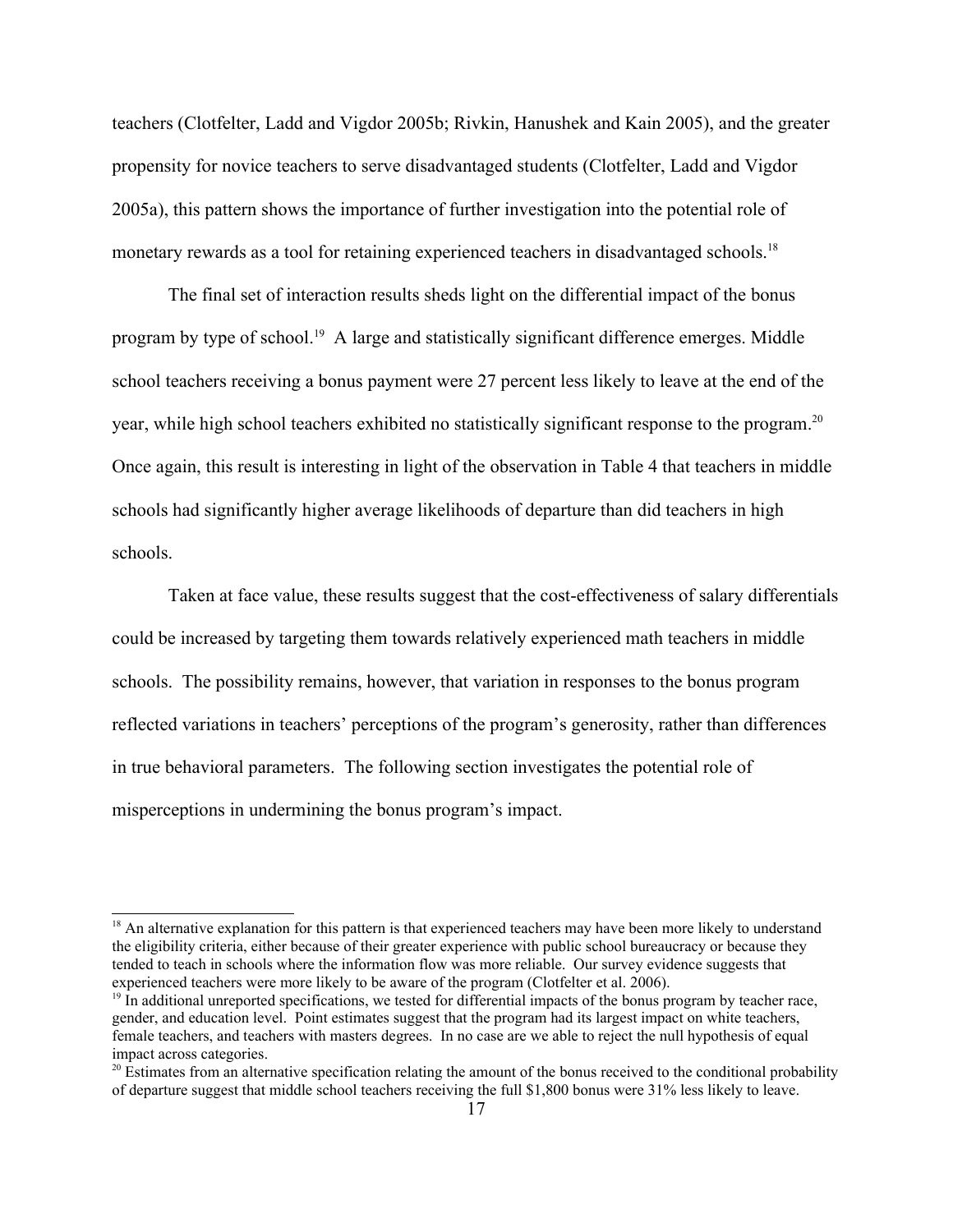### **IV. The Potential Role of Information**

Following the discussion in Section I above, we conducted additional hazard models that introduced the bonus eligibility criterion variable – the same factor used to select control group schools in our analysis – and interacted that variable with the teacher-level indicator of bonus eligibility. Eligible schools with lower levels of the criterion variable were more likely to revert to ineligible status in a subsequent year. Teachers who fully understood the structure of the bonus program would have realized that this was of no concern to them. If all teachers had understood the operation of the bonus program, therefore, there would be no reason to expect the program to have been less effective at marginally eligible schools. If we consider working conditions in a school to vary inversely with the criterion variable, then it actually would be reasonable to expect a larger impact in marginally eligible schools. For example, suppose working conditions in a marginally eligible school can be described as a scalar value *a*, and in unambiguously eligible schools as a value  $b \le a$ . Given an equal bonus amount in the two schools, it is reasonable to think that a larger number of teachers would consider the bonus adequate compensation for accepting conditions *a* rather than *b*.

If, on the other hand, teachers widely misperceived the eligibility criteria, then the program's impact on retention rates might well be lower at marginally eligible schools. If this were the case, estimates of the program's impact based on schools that were markedly above the eligibility threshold might be better indicators of what a fully comprehended bonus program might accomplish.

Column (1) in Table 6 presents a hazard model that introduces the criterion variable alone. The criterion variable has been normalized so that a value of zero corresponds to a school where the long-run average value equals the eligibility threshold. For middle schools, this is a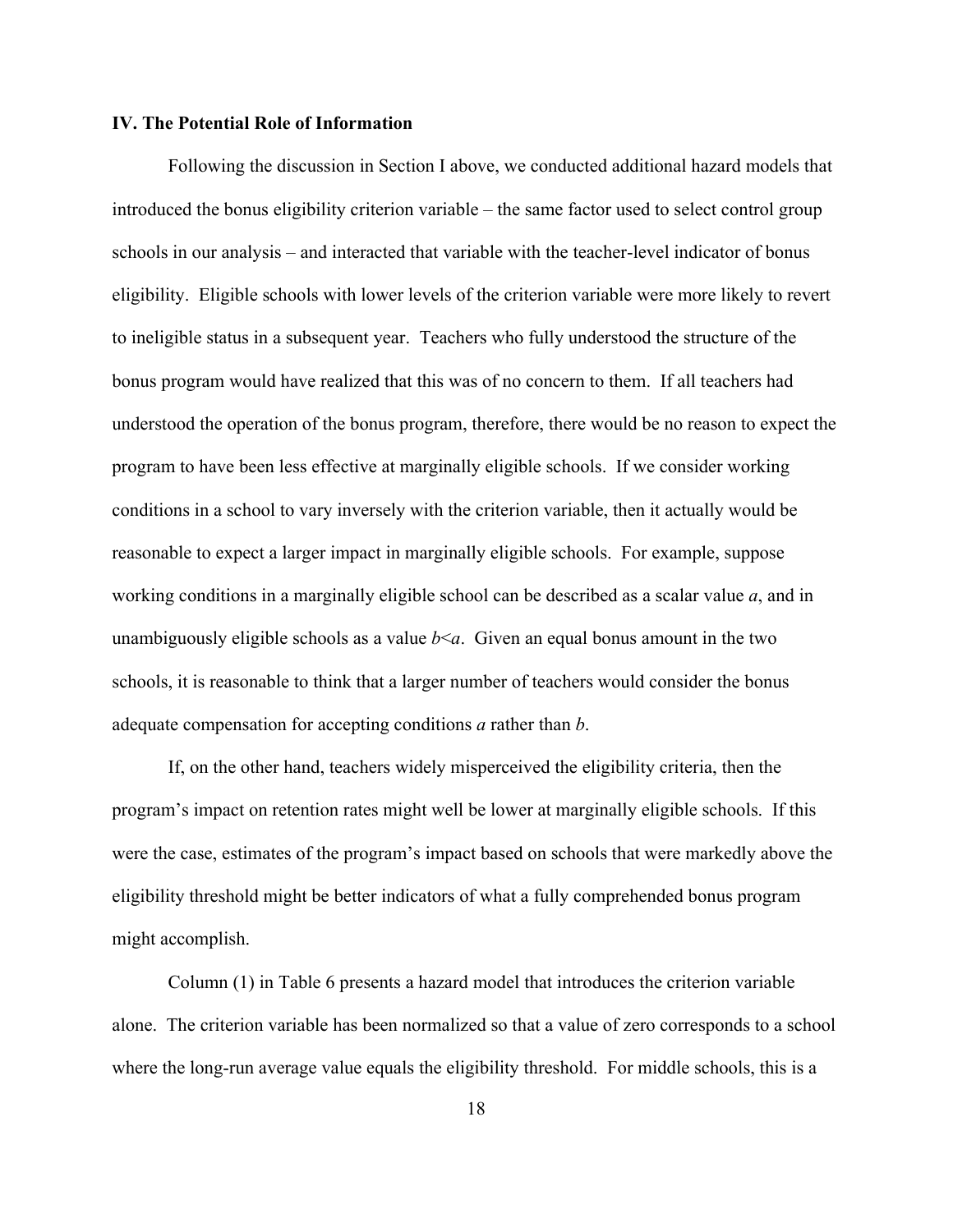subsidized lunch receipt rate of 85%. For high schools, it is a combined failure rate on biology and algebra exams of 100% (on a scale from 0 to 200%). This is a relatively crude method of normalization, but provides a relatively straightforward interpretation. Note that including a linear control for the criterion variable makes our estimated equation more like a true regression discontinuity design.

In this specification, the estimated mean impact of the bonus program is very similar to previous estimates, a 14% reduction in turnover rates. The criterion variable enters significantly and positively, consistent with the presumption that higher values of the criterion variable correspond with less favorable working conditions at schools. The point estimate indicates that middle schools with 90% subsidized lunch rate exhibits turnover rates 3 percent higher than schools with 85% subsidized lunch rates, or that high schools where the failure rates on algebra and biology exams are 55% each have turnover rates 6% higher than in schools where the failure rates are 50% each.

In column (2), we introduce an interaction between bonus receipt and the criterion variable. The main effect of bonus receipt, which now represents the predicted impact in schools where the average criterion variable equals the eligibility threshold, is a statistically insignificant 10 percent. The interacted effect is estimated imprecisely, with a point estimate clearly but insignificantly below one. Taken at face value, this point estimate implies that the impact of the bonus program on turnover rates increased by one percent for every five percentage point increase in the criterion variable. Given the range of the criterion variable among middle schools is roughly 0.3, this implies that the bonus program was more than twice as effective in the eligible school with the highest criterion variable than in the school with the lowest criterion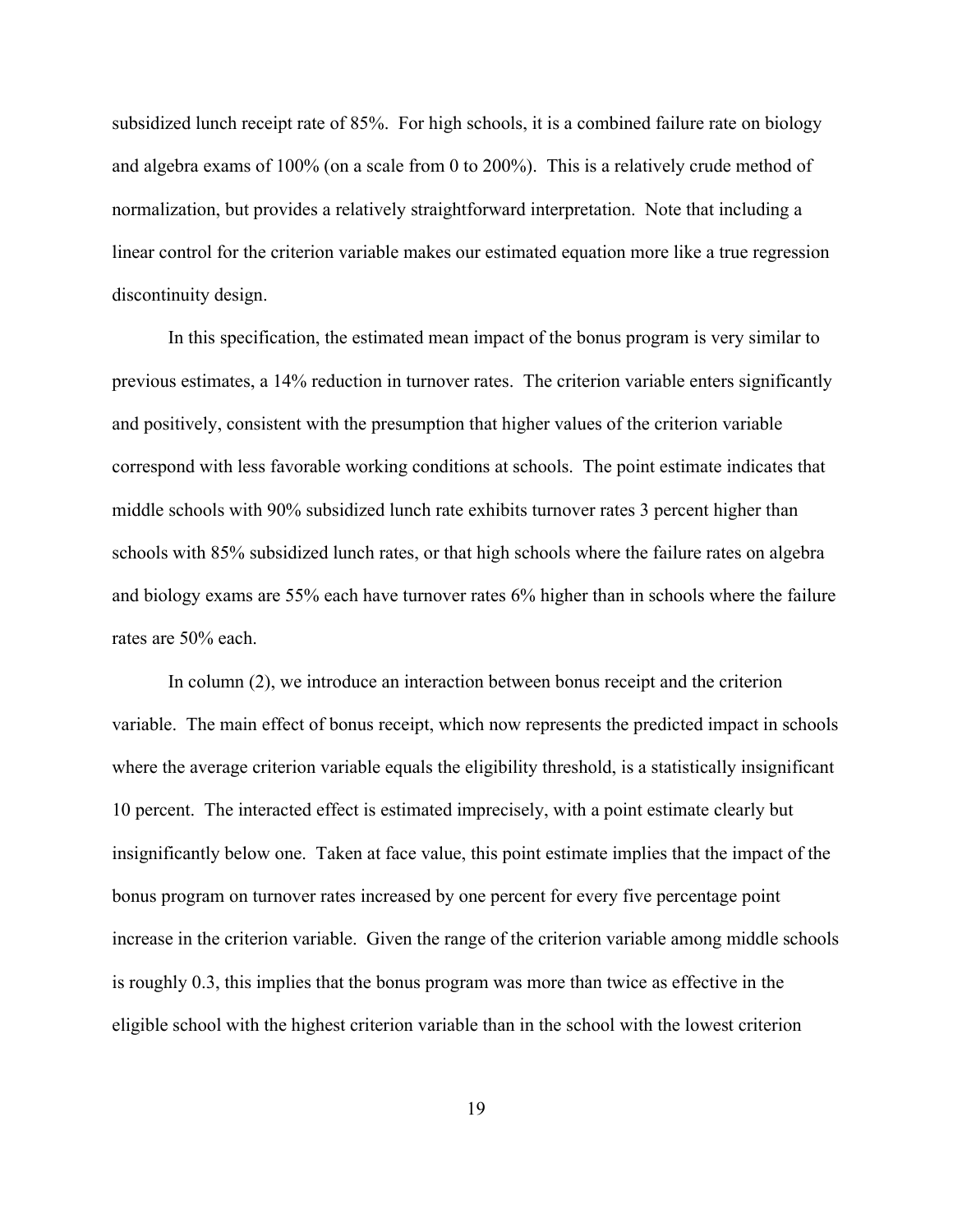variable. The range among eligible high schools was even greater, suggesting an even stronger differential impact.

How large might the bonus program's impact have been if all teachers had correctly perceived the eligibility criteria? Without formally modeling the process of teacher's expectation formation, any estimate we provide would be little more than an educated guess, particularly given the imprecision of the estimates in Table 6. But it is not unreasonable to think that the reduction in turnover rates could have been twice the magnitude in a perfectly informed world. In sum, this analysis provides suggestive, but not conclusive, evidence that the state's failure to fully inform teachers of the program's eligibility criteria at least partly undermined its effectiveness. Thus the estimates we present of the program's impact most likely understate the potential impact of a program operating under conditions of complete information.

### **V. Concluding Discussion**

The ultimate goal of the N.C. Bonus Program was to improve the quality of math, science, and special education instruction for students in disadvantaged schools. The fact that the program appears to have reduced departure rates of teachers from the schools serving disadvantaged and low-performing students means that the program could potentially have raised student achievement had it remained in operation for a longer period of time. To the extent that higher teacher turnover rates disrupt the delivery of educational services within a school, lower turnover rates by themselves would be beneficial to students. In addition, lower turnover rates are likely to reduce the hiring of novice teachers. Given that novice teachers are generally less effective than more experienced teachers (Clotfelter, Ladd and Vigdor 2005b), any reduced reliance on novice teachers in such schools would provide an additional benefit to students.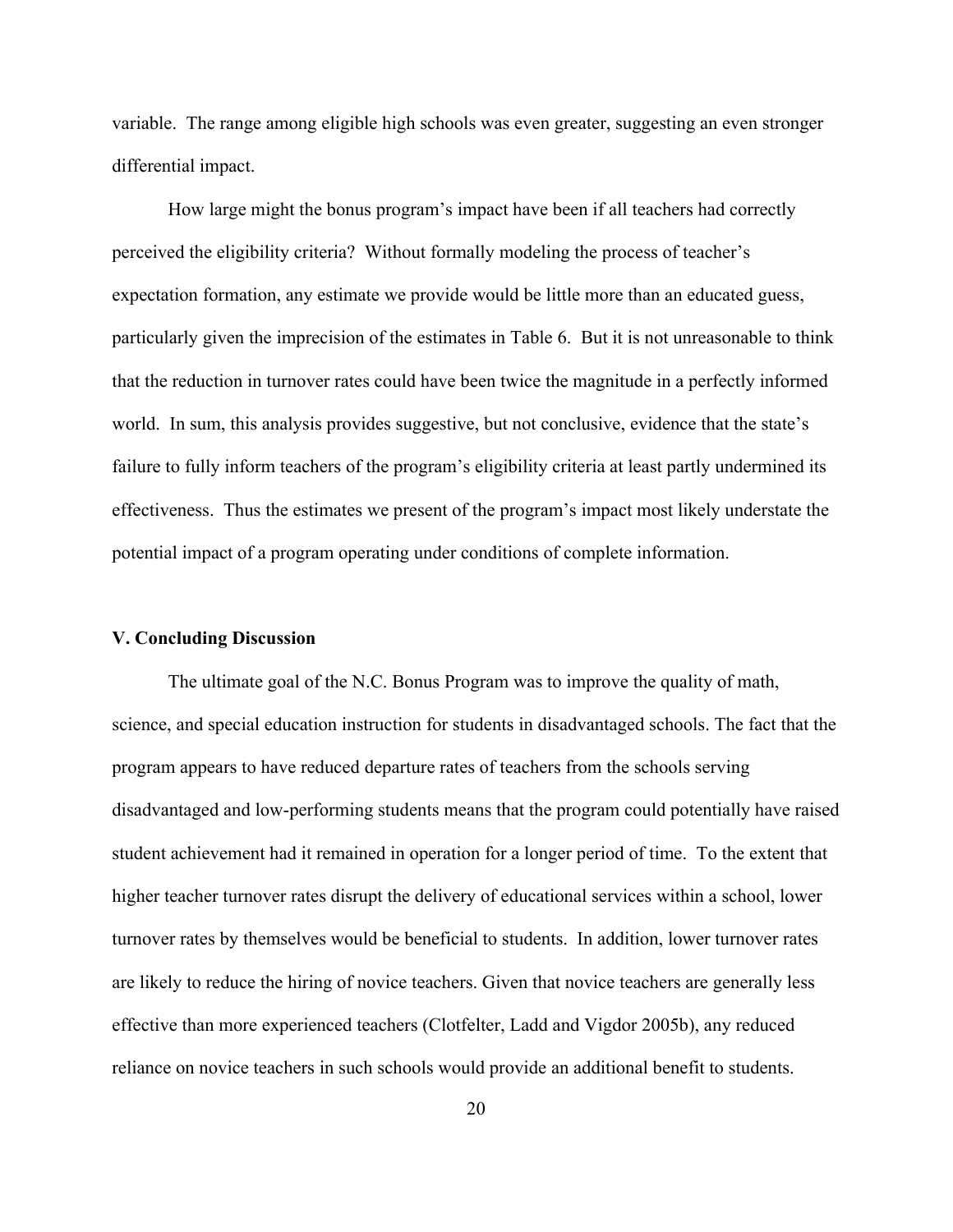Unfortunately, however, the North Carolina Legislature ended the program even before the first evaluation of the program was complete. Hence, it will not be possible to use the North Carolina experience to determine the full potential of such a bonus program.

Despite its premature demise, the North Carolina Bonus Program provides an important example of a type of reform that deserves more attention. Though we were able to examine only one outcome of the program in this study, the fact that the program generated positive effects, especially for math teachers in middle schools -- despite the flaws in its implementation which quite possibly diluted its impact -- bodes well for programs designed to target permanent salary differentials to certain types of teachers in needy schools.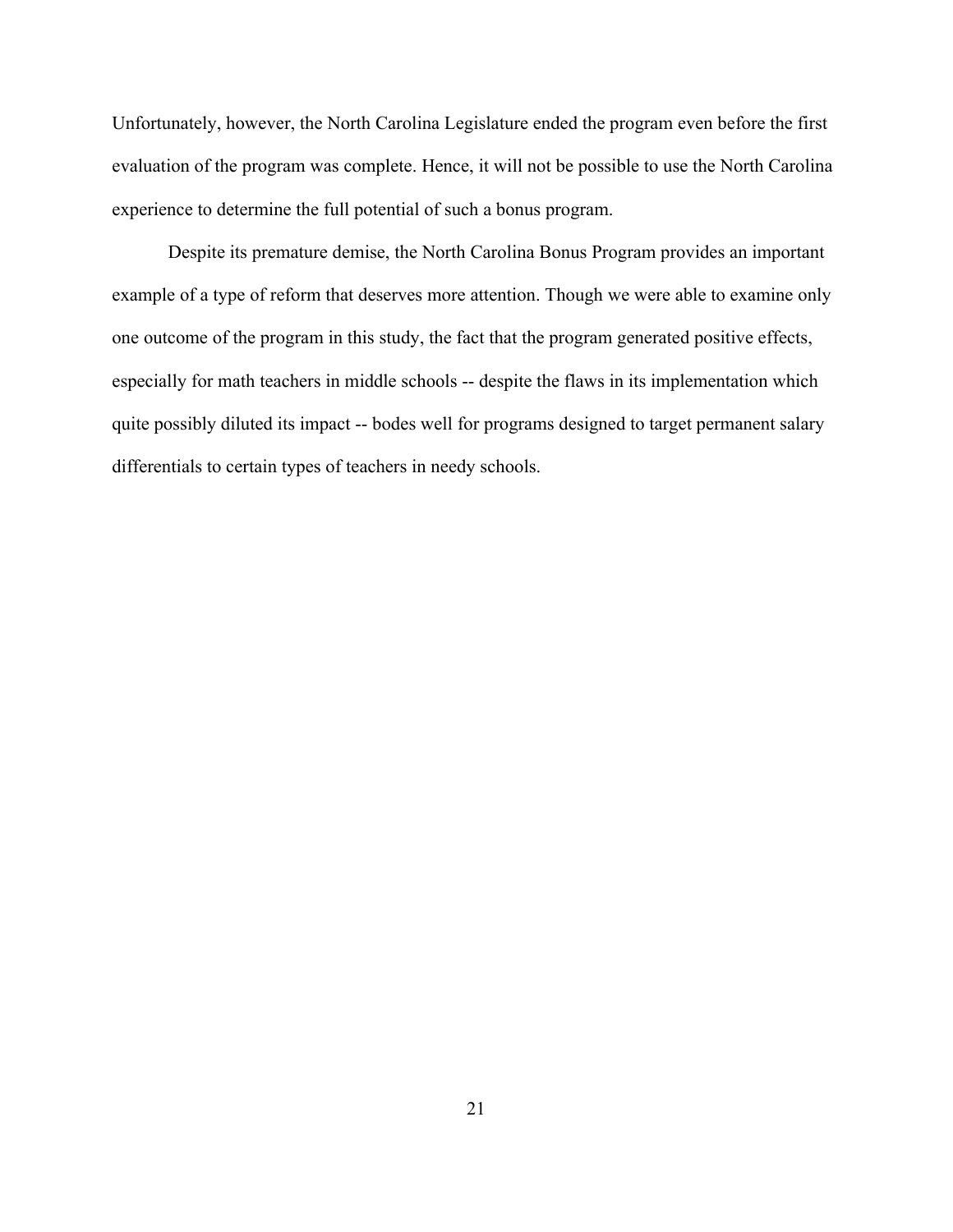## **REFERENCES**

Ballou, Dale and Michael Podgursky, "Recruiting Smarter Teachers," *The Journal of Human Resources* 30 (Spring 1995), 326-338.

Clotfelter, Chalres T., Elizabeth Glennie, Helen F. Ladd and Jacob L. Vigdor. 2006. "Teacher Bonuses and Teacher Retention in Low Performing Schools: Evidence from the North Carolina \$1,800 Teacher Bonus Program." Unpublished paper.

Clotfelter, Charles T., Helen F. Ladd and Jacob L. Vigdor. 2005a. "Who Teaches Whom? Race and the Distribution of Novice Teachers." *Economics of Education Review* v.24 pp.377-392.

Clotfelter, Charles T., Helen F. Ladd, and Jacob L.Vigdor. 2005b. "Teacher Sorting, Teacher Shopping, and the Assessment of Teacher Effectiveness," *Journal of Human Resources*, forthcoming.

Corcoran, Sean P., William N. Evans, and Robert M. Schwab, "Changing Labor-Market Opportunities for Women and the Quality of Teachers, 1957-2000," *American Economic Review Papers and Proceedings* (May 2004), 230-235.

Fowler, R. Clarke. 2003. "The Massachusetts Signing Bonus Program for New Teachers: A Model of Teacher Preparation Worth Copying?" *Education Policy Analysis Archives* 11 (April 22). Retrieved 10/4/04 from [http://epaa.asu.edu/epaa/v11n13/.](http://epaa.asu.edu/epaa/v11n13/)

Rivkin, Steven G., Eric A. Hanushek and John F. Kain. 2005. "Teachers, Schools, and Academic Achievement," *Econometrica* 79 (March) pp.417-458.

Hanushek, Eric A., John F. Kain, and Steven G. Rivkin. 2004. Why Public Schools Lose Teachers," *Journal of Human Resources* 39 (Spring 2004), 326-354.

Hanushek, Eric A., John F. Kain, and Steven G. Rivkin. 1999. "Do Higher Salaries Buy Better Teachers?" NBER Working Paper #7082.

Hoxby, Caroline M. And Andrew Leigh, "Pulled Away or Pushed Out? Explaining the Decline of Teacher Aptitude in the United States," AER 94 (May 2004), 236-240.

Ladd, Helen F. 2002. *Market Based Reforms in Education*. Washington, D.C.: Economic Policy Institute.

Lankford, Hamilton, Susanna Loeb, and James Wyckoff, "Teacher Sorting and the Plight of Urban Schools: A Descriptive Analysis," *Educational Evaluation and Policy Analysis* 24 (Spring 2002), 37-62.

Loeb, Susanna and Marianne E. Page. 2000. "Examining the Link Between Teacher Wages and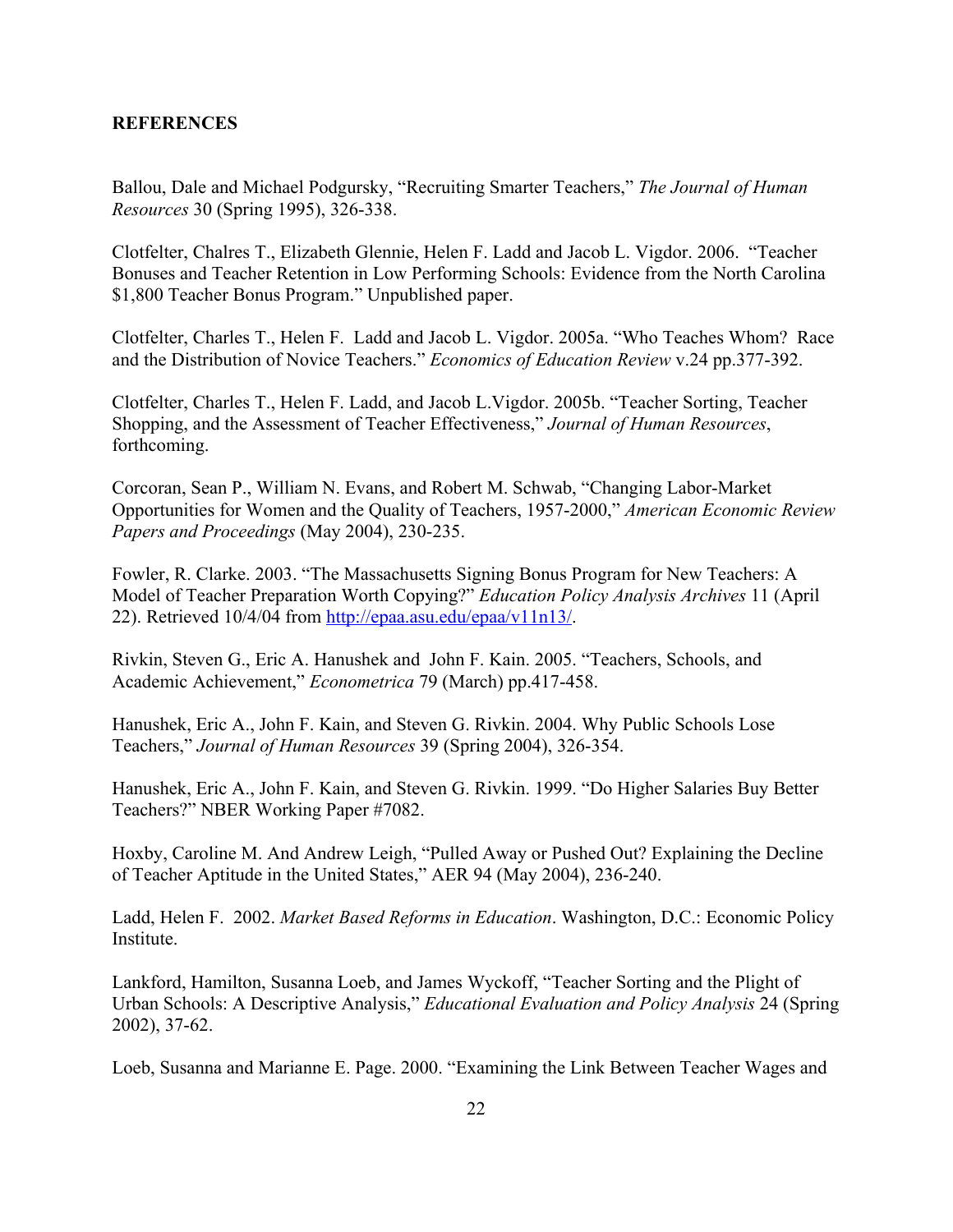Student Outcomes: The Importance of Alternative Labor Market Opportunities and Non-Pecuniary Variation," *The Review of Economics and Statistics* 82 (August), 393-408.

Murnane, R.J., J.D. Singer, J.B. Willett, J.J. Kemple, and R.J. Olsen. 1991. *Who Will Teach? Policies that Matter*. Cambridge: Harvard University Press.

Olson, Lynn. 2000. "Sweetening the Pot," *Education Week*. Retrieved 10/4/04 from <http://www.edweek.com/sreports/qc00/templates/article.cfm?slug=recruit.htm>.

Prince, Cynthia D. 2002. "Higher Pay in Hard-to-Staff Schools: The Case for Financial Incentives," unpublished paper, American Association of School Administrators, Arlington, VA (June). Retrieved 10/4/04 from [http://www.aasa.org/issues\\_and\\_insights/issues\\_dept/higher\\_pay.pdf](http://www.aasa.org/issues_and_insights/issues_dept/higher_pay.pdf).

Reed, Deborah, Kim S. Rueben, and Elisa Barbour, *Retention of New Teachers in California* (X: Public Policy Institute of California?, 2006) Retrieved 4/14/06 from www.ppic.org/content/pubs/R\_206DRR.pdf,

Rockoff, Jonah E., "The Impact of Individual Teachers on Student Achievement: Evidence from Panel Data," *American Economic Review Papers and Proceedings* (May 2004), 247-252.

Scafidi, Benjamin, David Sjoquist, and Todd R. Stinebrickner, "The Impact of Wages and School Characteristics on Teacher Mobility and Retention,"Unpublished paper, September 2002.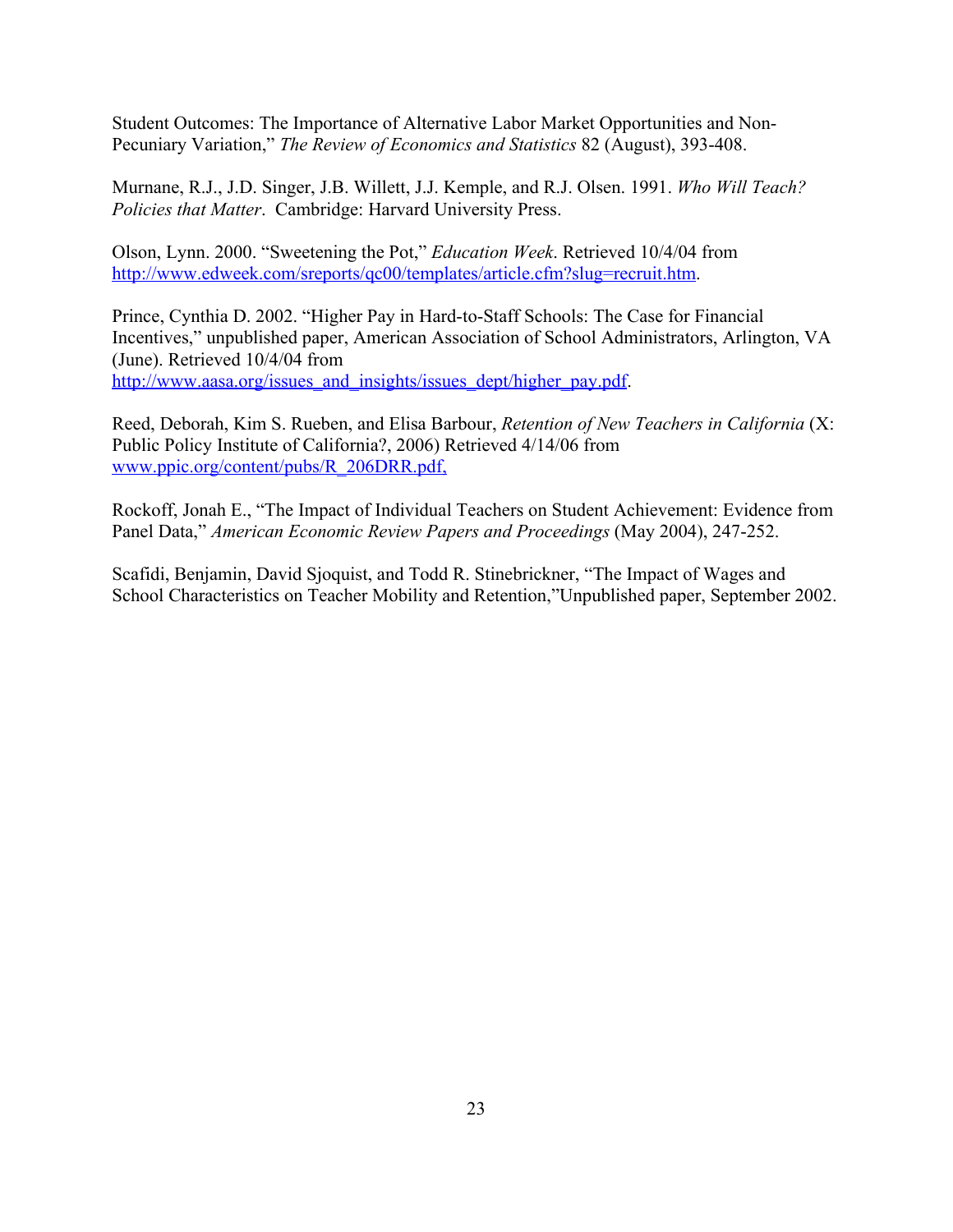| <b>Table 1: School Level Summary Statistics</b> |                                                   |                                   |                                            |  |
|-------------------------------------------------|---------------------------------------------------|-----------------------------------|--------------------------------------------|--|
|                                                 | Treatment                                         | Control                           | Excluded                                   |  |
|                                                 | Schools                                           | Schools                           | Schools                                    |  |
| Proportion High Schools                         | 0.631                                             | 0.625                             | 0.382                                      |  |
|                                                 | $(n=103)$                                         | $(n=56)$                          | $(n=791)$                                  |  |
| Proportion Eligible for Free or                 | 0.821                                             | 0.767                             | 0.421                                      |  |
| Reduced Price Lunch (middle                     | $\lceil .633 , .932 \rceil$                       | [.725, .841]                      | [0, .995]                                  |  |
| schools)                                        | $(n=38)$                                          | $(n=21)$                          | $(n=488)$                                  |  |
| Failure rate on Biology Exam<br>(high schools)  | 0.743<br>[.479, 1.000]<br>$(n=65)$                | 0.501<br>[.310, .938]<br>$(n=35)$ | 0.348<br>$\lceil 0, 1 \rceil$<br>$(n=284)$ |  |
| Failure Rate on Algebra Exam<br>(high schools)  | 0.648<br>$[.233, 1.000]$ [.273, .708]<br>$(n=65)$ | 0.474<br>$(n=35)$                 | 0.238<br>$\left[0,1\right]$<br>$(n=284)$   |  |

Note: Unit of observation is the school. A school is defined to be in the "treatment" group if it met the eligibility criteria for inclusion in the bonus program in the first or second year of implementation. "Control" group schools were not eligible in either of the first two years, but approached the thresholds for eligibility. Five of the 56 control group schools became eligible for the bonus program in its third year. The range is in brackets, and the number of observations are in parentheses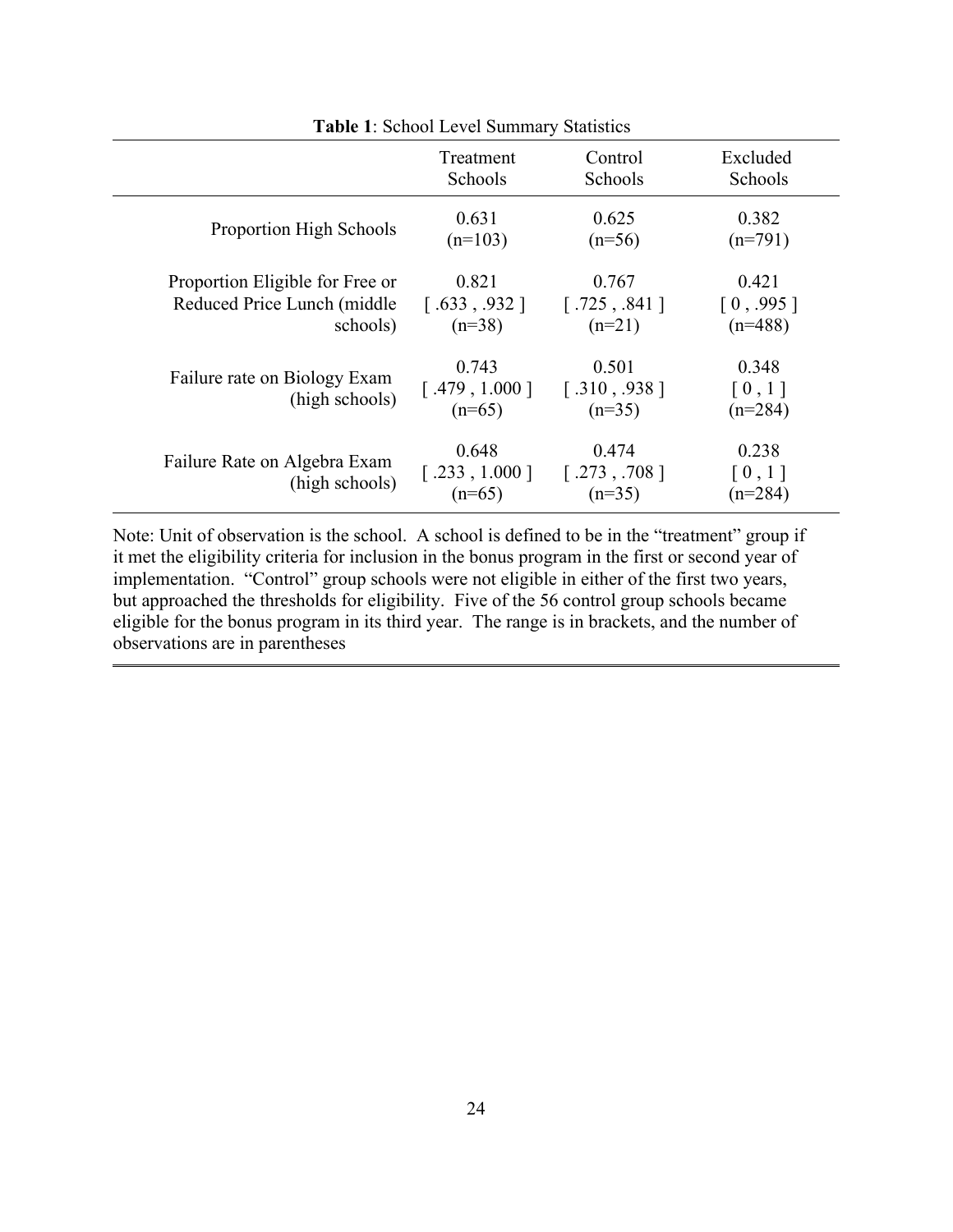|                                       | Mean  |
|---------------------------------------|-------|
| Subject Taught (no omitted category): |       |
| Math                                  | 0.225 |
| Science                               | 0.184 |
| English                               | 0.300 |
| History                               | 0.073 |
| <b>Social Studies</b>                 | 0.185 |
| Foreign Language                      | 0.044 |
| Arts                                  | 0.070 |
| <b>Special Education</b>              | 0.068 |
| Practical                             | 0.093 |
| Technical                             | 0.038 |
| Female                                | 0.646 |
| Race (White omitted)                  |       |
| <b>Black</b>                          | 0.339 |
| Hispanic                              | 0.013 |
| Asian                                 | 0.005 |
| Native American                       | 0.022 |
| Multiracial                           | 0.001 |
| Education Level (Bachelors omitted)   |       |
| <b>Masters</b>                        | 0.278 |
| <b>Other Graduate Degree</b>          | 0.016 |
| Experience (10-19 Years omitted)      |       |
| 1 Year                                | 0.067 |
| 2 Years                               | 0.054 |
| 3 Years                               | 0.049 |
| 4-9 Years                             | 0.216 |
| 20-29 Years                           | 0.225 |
| 30-39 Years                           | 0.070 |
| $40+Years$                            | 0.002 |
| Paid Bonus                            | 0.085 |

**Table 2**: Teacher-Year Level Summary Statistics

Note: Sample consists of teacher/school/year observations for personnel working at least part time in a treatment or control group school. N=29,584.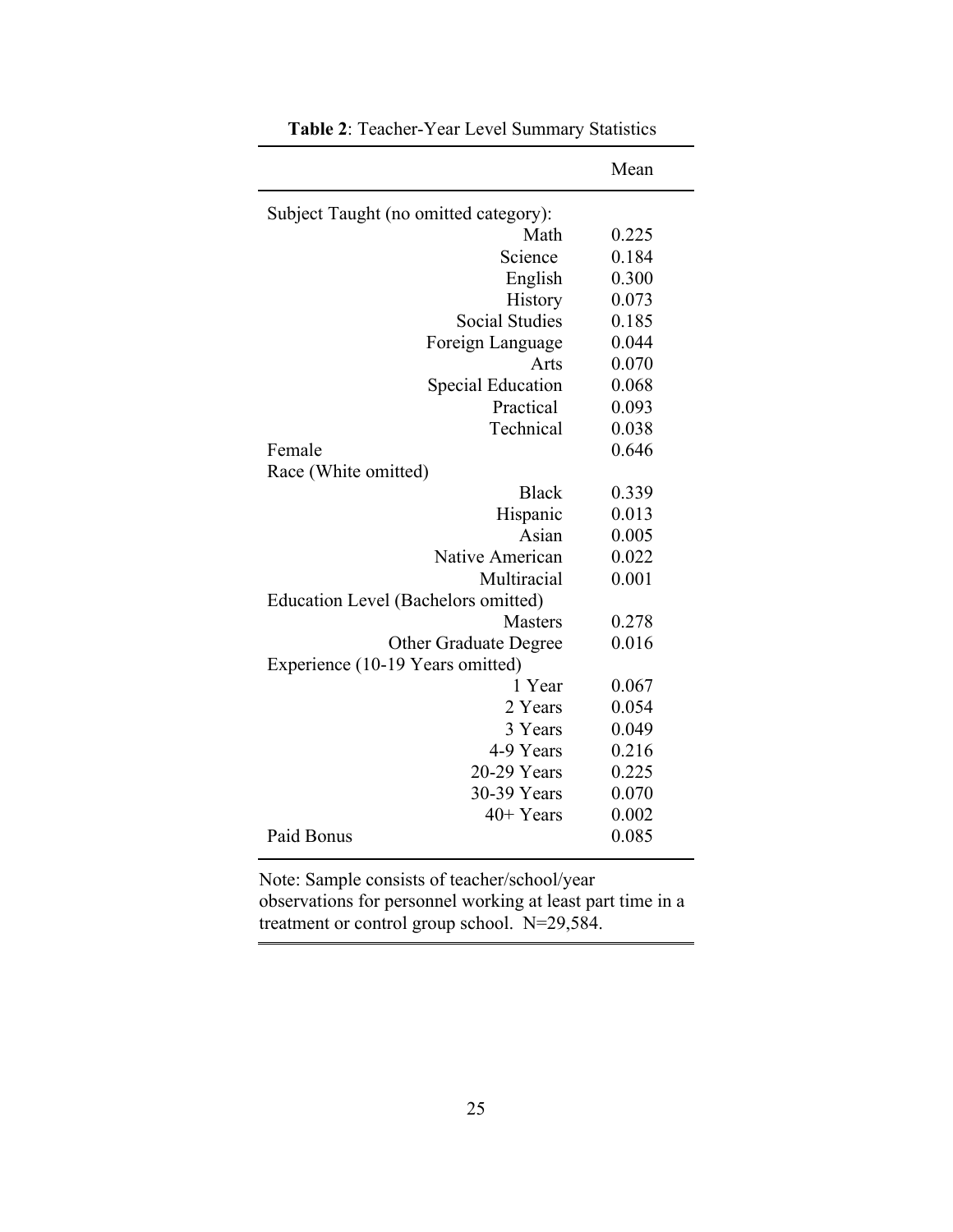| <b>Teacher Receives a Bonus Payment</b>                    | $0.902*$<br>(0.053)  |
|------------------------------------------------------------|----------------------|
| Teacher is Certified in Math, Science or Special Education | 1.007<br>(0.031)     |
| Teacher is Employed by a Currently Eligible School         | $1.173**$<br>(0.044) |
| N                                                          | 29,562               |
| Log likelihood                                             | $-56,644.23$         |

## **Table 3**: Basic Estimate of the Program's Impact

Note: Table entries are hazard ratios, with standard errors in parentheses. The hazard refers to the probability of exiting a school after period *t*, conditional on remaining in that school until period *t*. Unit of observation is the teacher/school/year. \*\* denotes a hazard ratio significantly different from 1 at the 5% level; \* the 10% level.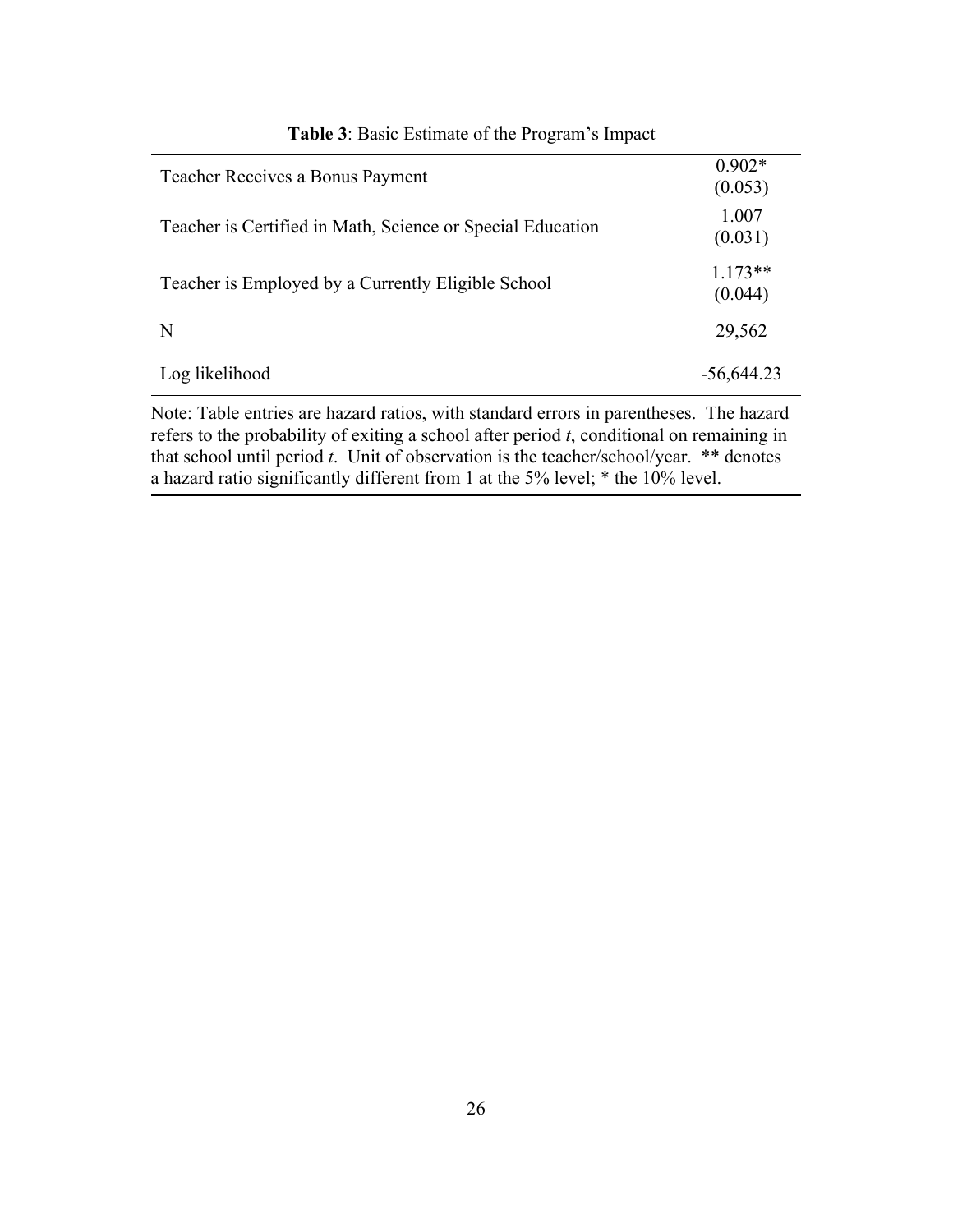| $0.872**$<br>$0.868**$<br>$0.878**$<br>$0.870**$<br>Teacher Receives a Bonus Payment<br>(0.051)<br>(0.051)<br>(0.051)<br>(0.051)<br>$0.864**$<br>$0.865**$<br>$0.857**$<br>$0.871**$<br>Teacher is Certified in Math, Science or<br><b>Special Education</b><br>(0.035)<br>(0.035)<br>(0.035)<br>(0.036)<br>$1.167**$<br>$1.168**$<br>$1.155**$<br>1.147**<br>Teacher is Employed by a Currently<br>Eligible School<br>(0.044)<br>(0.044)<br>(0.044)<br>(0.043)<br>0.963<br>0.982<br>0.977<br>Female<br>(0.026)<br>(0.027)<br>(0.027)<br>Race (White omitted)<br><b>Black</b><br>1.022<br>1.021<br>1.010<br>$---$<br>(0.028)<br>(0.028)<br>(0.027)<br>$1.230*$<br>Hispanic<br>$1.202*$<br>1.194*<br>(0.131)<br>(0.128)<br>(0.127)<br>Asian<br>1.169<br>1.052<br>1.064<br>---<br>(0.196)<br>(0.177)<br>(0.179)<br>$0.739**$<br>Native American<br>$0.721**$<br>$0.701**$<br>---<br>(0.071)<br>(0.070)<br>(0.073) |
|-----------------------------------------------------------------------------------------------------------------------------------------------------------------------------------------------------------------------------------------------------------------------------------------------------------------------------------------------------------------------------------------------------------------------------------------------------------------------------------------------------------------------------------------------------------------------------------------------------------------------------------------------------------------------------------------------------------------------------------------------------------------------------------------------------------------------------------------------------------------------------------------------------------------|
|                                                                                                                                                                                                                                                                                                                                                                                                                                                                                                                                                                                                                                                                                                                                                                                                                                                                                                                 |
|                                                                                                                                                                                                                                                                                                                                                                                                                                                                                                                                                                                                                                                                                                                                                                                                                                                                                                                 |
|                                                                                                                                                                                                                                                                                                                                                                                                                                                                                                                                                                                                                                                                                                                                                                                                                                                                                                                 |
|                                                                                                                                                                                                                                                                                                                                                                                                                                                                                                                                                                                                                                                                                                                                                                                                                                                                                                                 |
|                                                                                                                                                                                                                                                                                                                                                                                                                                                                                                                                                                                                                                                                                                                                                                                                                                                                                                                 |
|                                                                                                                                                                                                                                                                                                                                                                                                                                                                                                                                                                                                                                                                                                                                                                                                                                                                                                                 |
|                                                                                                                                                                                                                                                                                                                                                                                                                                                                                                                                                                                                                                                                                                                                                                                                                                                                                                                 |
|                                                                                                                                                                                                                                                                                                                                                                                                                                                                                                                                                                                                                                                                                                                                                                                                                                                                                                                 |
|                                                                                                                                                                                                                                                                                                                                                                                                                                                                                                                                                                                                                                                                                                                                                                                                                                                                                                                 |
|                                                                                                                                                                                                                                                                                                                                                                                                                                                                                                                                                                                                                                                                                                                                                                                                                                                                                                                 |
|                                                                                                                                                                                                                                                                                                                                                                                                                                                                                                                                                                                                                                                                                                                                                                                                                                                                                                                 |
|                                                                                                                                                                                                                                                                                                                                                                                                                                                                                                                                                                                                                                                                                                                                                                                                                                                                                                                 |
|                                                                                                                                                                                                                                                                                                                                                                                                                                                                                                                                                                                                                                                                                                                                                                                                                                                                                                                 |
|                                                                                                                                                                                                                                                                                                                                                                                                                                                                                                                                                                                                                                                                                                                                                                                                                                                                                                                 |
|                                                                                                                                                                                                                                                                                                                                                                                                                                                                                                                                                                                                                                                                                                                                                                                                                                                                                                                 |
|                                                                                                                                                                                                                                                                                                                                                                                                                                                                                                                                                                                                                                                                                                                                                                                                                                                                                                                 |
|                                                                                                                                                                                                                                                                                                                                                                                                                                                                                                                                                                                                                                                                                                                                                                                                                                                                                                                 |
| 1.905**<br>1.786**<br>$1.762**$<br>Multiracial                                                                                                                                                                                                                                                                                                                                                                                                                                                                                                                                                                                                                                                                                                                                                                                                                                                                  |
| (0.478)<br>(0.448)<br>(0.442)                                                                                                                                                                                                                                                                                                                                                                                                                                                                                                                                                                                                                                                                                                                                                                                                                                                                                   |
| Education Level (Bachelors omitted)                                                                                                                                                                                                                                                                                                                                                                                                                                                                                                                                                                                                                                                                                                                                                                                                                                                                             |
| $1.132**$<br>$1.140**$<br>Masters                                                                                                                                                                                                                                                                                                                                                                                                                                                                                                                                                                                                                                                                                                                                                                                                                                                                               |
| (0.032)<br>(0.033)                                                                                                                                                                                                                                                                                                                                                                                                                                                                                                                                                                                                                                                                                                                                                                                                                                                                                              |
| $1.433**$<br>1.454**<br>Other Graduate Degree                                                                                                                                                                                                                                                                                                                                                                                                                                                                                                                                                                                                                                                                                                                                                                                                                                                                   |
| (0.131)<br>(0.133)                                                                                                                                                                                                                                                                                                                                                                                                                                                                                                                                                                                                                                                                                                                                                                                                                                                                                              |
| Experience (10-19 Years omitted)                                                                                                                                                                                                                                                                                                                                                                                                                                                                                                                                                                                                                                                                                                                                                                                                                                                                                |
| 1 Year<br>$1.515**$<br>$1.510**$                                                                                                                                                                                                                                                                                                                                                                                                                                                                                                                                                                                                                                                                                                                                                                                                                                                                                |
| (0.068)<br>(0.067)                                                                                                                                                                                                                                                                                                                                                                                                                                                                                                                                                                                                                                                                                                                                                                                                                                                                                              |
| $1.274**$<br>1.269**<br>2 Years<br>---<br>---                                                                                                                                                                                                                                                                                                                                                                                                                                                                                                                                                                                                                                                                                                                                                                                                                                                                   |
| (0.067)<br>(0.067)                                                                                                                                                                                                                                                                                                                                                                                                                                                                                                                                                                                                                                                                                                                                                                                                                                                                                              |
| $1.173**$<br>$1.173**$<br>3 Years                                                                                                                                                                                                                                                                                                                                                                                                                                                                                                                                                                                                                                                                                                                                                                                                                                                                               |
| (0.065)<br>(0.065)                                                                                                                                                                                                                                                                                                                                                                                                                                                                                                                                                                                                                                                                                                                                                                                                                                                                                              |
| 4-9 Years<br>$0.931**$<br>$0.932**$<br>---                                                                                                                                                                                                                                                                                                                                                                                                                                                                                                                                                                                                                                                                                                                                                                                                                                                                      |
| (0.033)<br>(0.033)                                                                                                                                                                                                                                                                                                                                                                                                                                                                                                                                                                                                                                                                                                                                                                                                                                                                                              |
| 20-29 Years<br>$0.644**$<br>$0.646**$                                                                                                                                                                                                                                                                                                                                                                                                                                                                                                                                                                                                                                                                                                                                                                                                                                                                           |
| (0.025)<br>(0.025)                                                                                                                                                                                                                                                                                                                                                                                                                                                                                                                                                                                                                                                                                                                                                                                                                                                                                              |
| $1.112**$<br>$1.116**$<br>30-39 Years                                                                                                                                                                                                                                                                                                                                                                                                                                                                                                                                                                                                                                                                                                                                                                                                                                                                           |
| (0.055)<br>(0.055)                                                                                                                                                                                                                                                                                                                                                                                                                                                                                                                                                                                                                                                                                                                                                                                                                                                                                              |
| 40+ Years<br>1.566*<br>1.597**                                                                                                                                                                                                                                                                                                                                                                                                                                                                                                                                                                                                                                                                                                                                                                                                                                                                                  |
| (0.371)<br>(0.379)                                                                                                                                                                                                                                                                                                                                                                                                                                                                                                                                                                                                                                                                                                                                                                                                                                                                                              |
| High School<br>$0.884**$                                                                                                                                                                                                                                                                                                                                                                                                                                                                                                                                                                                                                                                                                                                                                                                                                                                                                        |
| (0.026)<br>Y<br>Y<br><b>Subject Area Controls</b><br>Y<br>Y                                                                                                                                                                                                                                                                                                                                                                                                                                                                                                                                                                                                                                                                                                                                                                                                                                                     |
| N<br>29,562<br>29,562<br>29,562<br>29,562                                                                                                                                                                                                                                                                                                                                                                                                                                                                                                                                                                                                                                                                                                                                                                                                                                                                       |
| Log likelihood<br>$-56,612.39$<br>$-56,599.35$<br>$-56.418.01$<br>$-56,409.25$                                                                                                                                                                                                                                                                                                                                                                                                                                                                                                                                                                                                                                                                                                                                                                                                                                  |

**Table 4**: Refined Estimates of the Program's Impact

 Note: Table entries are hazard ratios, with standard errors in parentheses. The hazard refers to the probability of exiting a school after period *t*, conditional on remaining in that school until period *t*. Unit of observation is the teacher/school/year.

\*\* denotes a hazard ratio significantly different from 1 at the 5% level; \* the 10% level.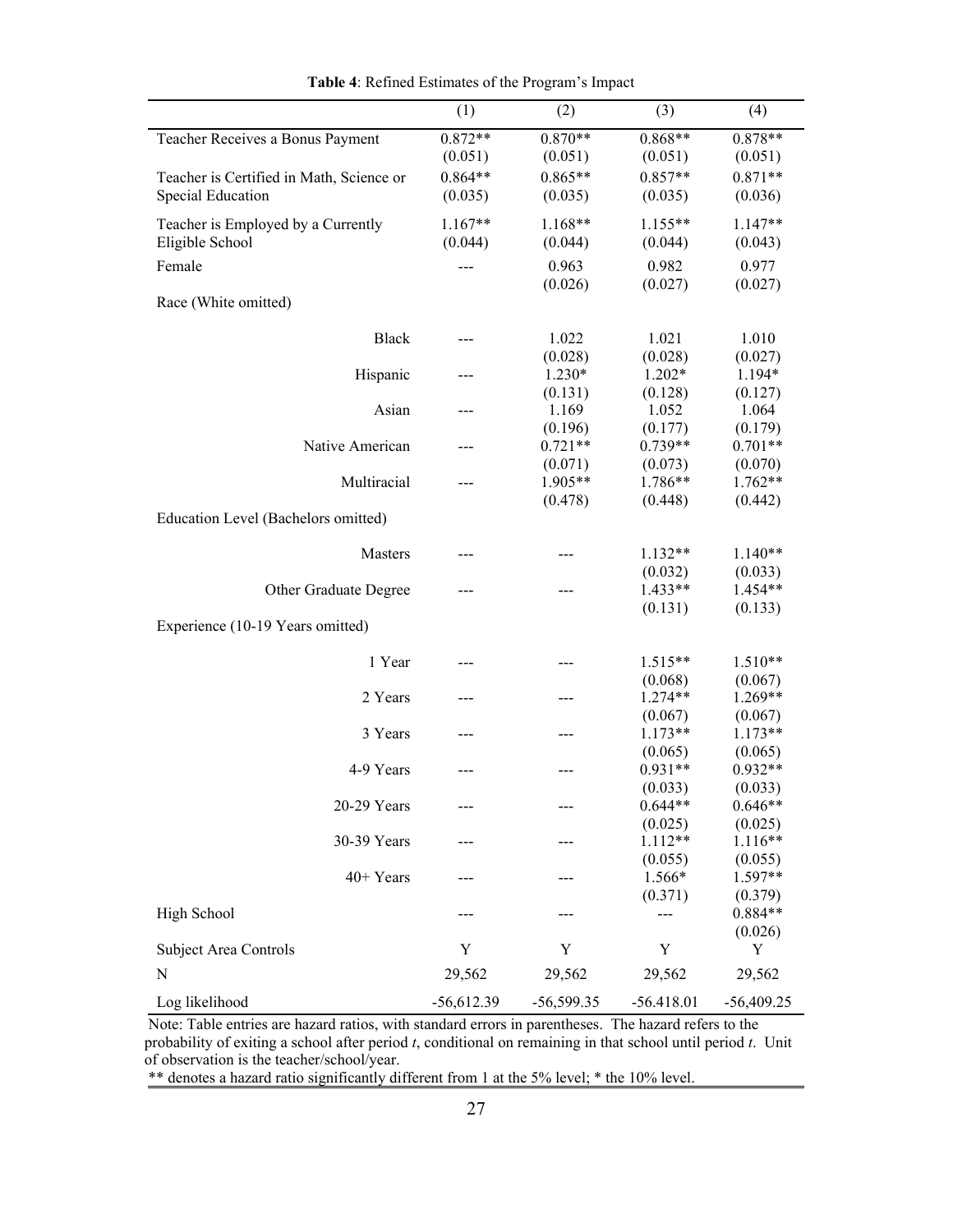|                                      | (1)                  | (2)                  | (3)                  | (4)                  |
|--------------------------------------|----------------------|----------------------|----------------------|----------------------|
| Paid Bonus in 2002                   | $0.826**$<br>(0.073) |                      |                      |                      |
| Paid Bonus in 2003                   | 0.914<br>(0.065)     |                      | ---                  |                      |
| Paid Bonus, Teach Math               |                      | $0.819**$<br>(0.065) | ---                  |                      |
| Paid Bonus, Teach Science            |                      | 0.946<br>(0.080)     |                      |                      |
| Paid Bonus, Teach Special Education  |                      | 1.084<br>(0.144)     |                      |                      |
| Paid Bonus, Teach 1 Year             | ---                  |                      | 0.888<br>(0.128)     | ---                  |
| Paid Bonus, Teach 2 Years            | ---                  |                      | 0.965<br>(0.185)     |                      |
| Paid Bonus, Teach 3 Years            |                      |                      | 0.958<br>(0.184)     |                      |
| Paid Bonus, Teach 4-9 Years          | ---                  |                      | 0.891<br>(0.099)     |                      |
| Paid Bonus, Teach 10-19 Years        |                      |                      | $0.632**$<br>(0.081) |                      |
| Paid Bonus, Teach 20-29 Years        |                      |                      | $0.763*$<br>(0.114)  |                      |
| Paid Bonus, Teach 30-39 Years        |                      |                      | 0.959<br>(0.157)     |                      |
| Paid Bonus, Teach 40 Years or more   | ---                  |                      | 0.731<br>(0.548)     | ---                  |
| Paid Bonus, Teach in a Middle School |                      |                      | ---                  | $0.765**$<br>(0.078) |
| Paid Bonus, Teach in a High School   |                      |                      |                      | 0.928<br>(0.061)     |
| ${\bf N}$                            | 29,562               | 29,562               | 29,562               | 29,562               |
| Log likelihood                       | $-56,408.81$         | $-56,407.66$         | $-56,402.57$         | $-56,407.77$         |

**Table 5**: Testing for Heterogeneity in the Program's Impact

 Notes: Table entries are hazard ratios, with standard errors in parentheses. The hazard refers to the probability of exiting a school after period *t*, conditional on remaining in that school until period *t*. Unit of observation is the teacher/school/year.

 \*\* denotes a hazard ratio significantly different from 1 at the 5% level; \* the 10% level. All specifications include controls for being certified in Math, Science or Special Education, teaching at an eligible school, Subject taught, gender, race, experience, education and high school (with the same omissions for categorical variables as listed in Table 4).

.